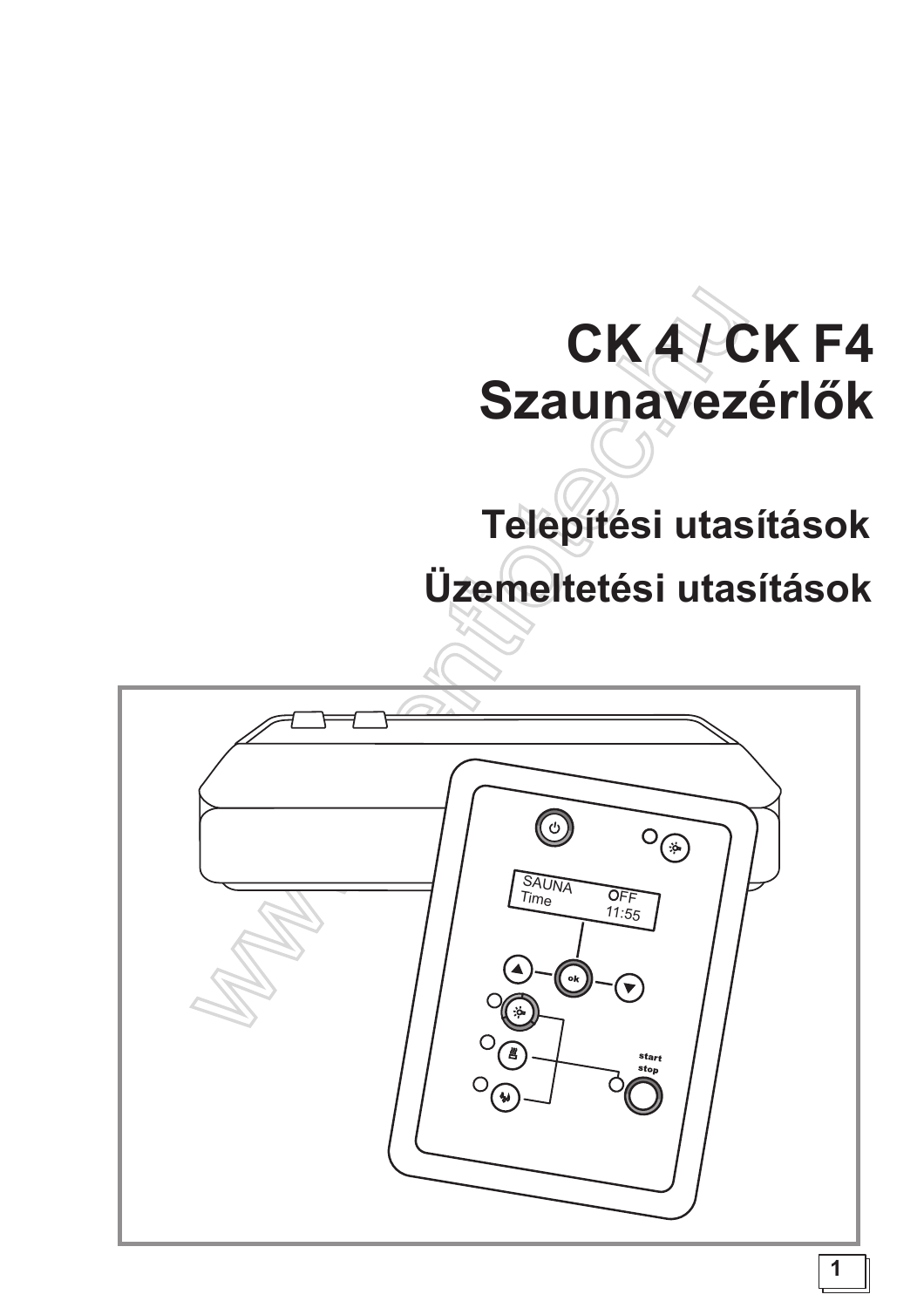## Tartalomjegyzék

### 1. rész: Telepítési instrukciók csak képzett villanyszerelők részére

| 1              |                                                                                        |    |
|----------------|----------------------------------------------------------------------------------------|----|
| 2              |                                                                                        |    |
| 3              | A túlhevülési biztosítékkal rendelkező FI hőmérséklet szenzor telepítése               | 7  |
| 4              |                                                                                        |    |
| 5              |                                                                                        |    |
| 6              |                                                                                        |    |
| 7              | A világítás-, választható légkeverő és az egység elektronikájának biztosíték-cseréje 9 |    |
| 8              |                                                                                        | 9  |
| 9              |                                                                                        |    |
|                | 2. rész: Működtetési instrukciók felhasználóknak                                       |    |
|                |                                                                                        | 12 |
|                |                                                                                        | 13 |
| 1              |                                                                                        |    |
| $\overline{2}$ |                                                                                        | 15 |
| 3              |                                                                                        | 15 |
|                | Szauna üzemmód                                                                         |    |
| 4              |                                                                                        | 16 |
| 5              |                                                                                        | 16 |
| 6              |                                                                                        | 17 |
| 7              |                                                                                        | 19 |
| 8              |                                                                                        | 19 |
| 9              |                                                                                        | 20 |
|                | Klíma üzemmód                                                                          |    |
| 10             |                                                                                        | 21 |
|                |                                                                                        |    |
|                |                                                                                        | 22 |
|                |                                                                                        | 25 |
|                |                                                                                        | 25 |
|                |                                                                                        | 26 |
|                | <b>Szárítás</b>                                                                        |    |
|                |                                                                                        | 26 |
|                |                                                                                        | 26 |
|                |                                                                                        | 27 |
|                |                                                                                        | 27 |
|                |                                                                                        | 27 |
|                |                                                                                        | 27 |
|                |                                                                                        |    |

#### Műszaki adatok:

|--|

28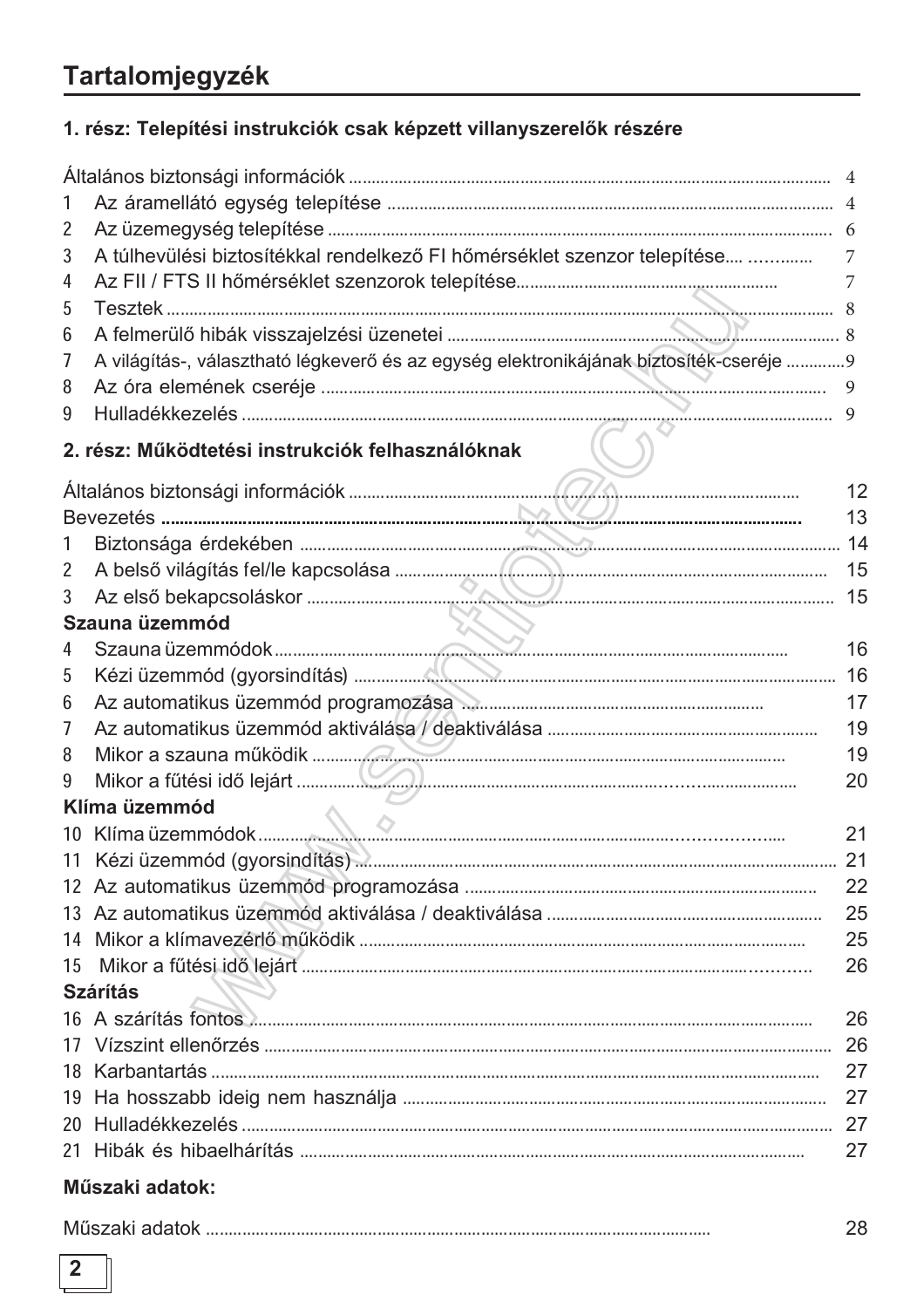#### Tisztelt Szerelő,

- Csak képzett villanyszerelő vagy hasonlóan képzett személy telepítheti az egységet.
- Gondoskodiék róla, hogy a szauna és minden bekötése le van csatlakoztatva a fő áramforrásról mielőtt munkához látna.
- Részletesen olvassa el a telepítési instrukciókat a szaunavezérlő telepítése előtt, így az egység által kínált összes tulajdonságot kihasználhatja és megelőzheti a kárt.
- Kérem lépjen kapcsolatba forgalmazójával saját biztonsága érdekében ha olyan problémákat tapasztal, melyet nem ír le kellő részletességgel ezen telepítési instrukció.
- A szaunavezérlőn végzett nem engedélyezett vagy módosítások biztonsági változtatások okokból tilosak.
- Értesítés nélküli technikai változások lehetségesek.

#### A használt jelzések

- A keretes számok a fejezetcímekben a vonatkozó ábrára utalnak.  $\lceil 1 \rceil$ ,  $\lceil 2 \rceil$ -  $\lceil 7 \rceil$
- Az ábrák az elkülönített ábra szekcióban találhatóak meg.

Tartsa ezt a telepítési és üzemeltetési instrukciót a szaunavezérlő közelében gyors és könnyű referencia gyanánt a biztonság és üzemeltetés fontos információihoz.

#### A telepítési instrukciókban található szimbólumok

A szimbólumok és jelzőszavak fontos információkat testesítenek meg ebben a telepítési instrukcióban és az egységgel kapcsolatban.

Az olyan jelzőszavak mint VESZÉLY vagy FIGYELEM a kockázati szintet jelölik. A különböző háromszög szimbólumok ezeket testesítik meg:





Figyelembe nem vétele közepestől komoly sérülést okozhat vagy tárgyi károsodást okozhat.

#### MEGJEGYZÉS:  $\mathbb{S}^{\mathbb{P}}$

Felhasználói tippeket és hasznos információkat szolgáltat.

A következő szimbólumok és jelzőszavak a potenciális veszélyforrást emelik ki.

## Áramütés

Áramütésre figyelmeztet



### Nem szokványos hulladékkezelés

Nem szokványos hulladékkezelésre figyelmeztet.

#### Más szimbólumok



Fröccsenésbiztos: IP 24 védelmi szint

CE megfelelőségi jelzés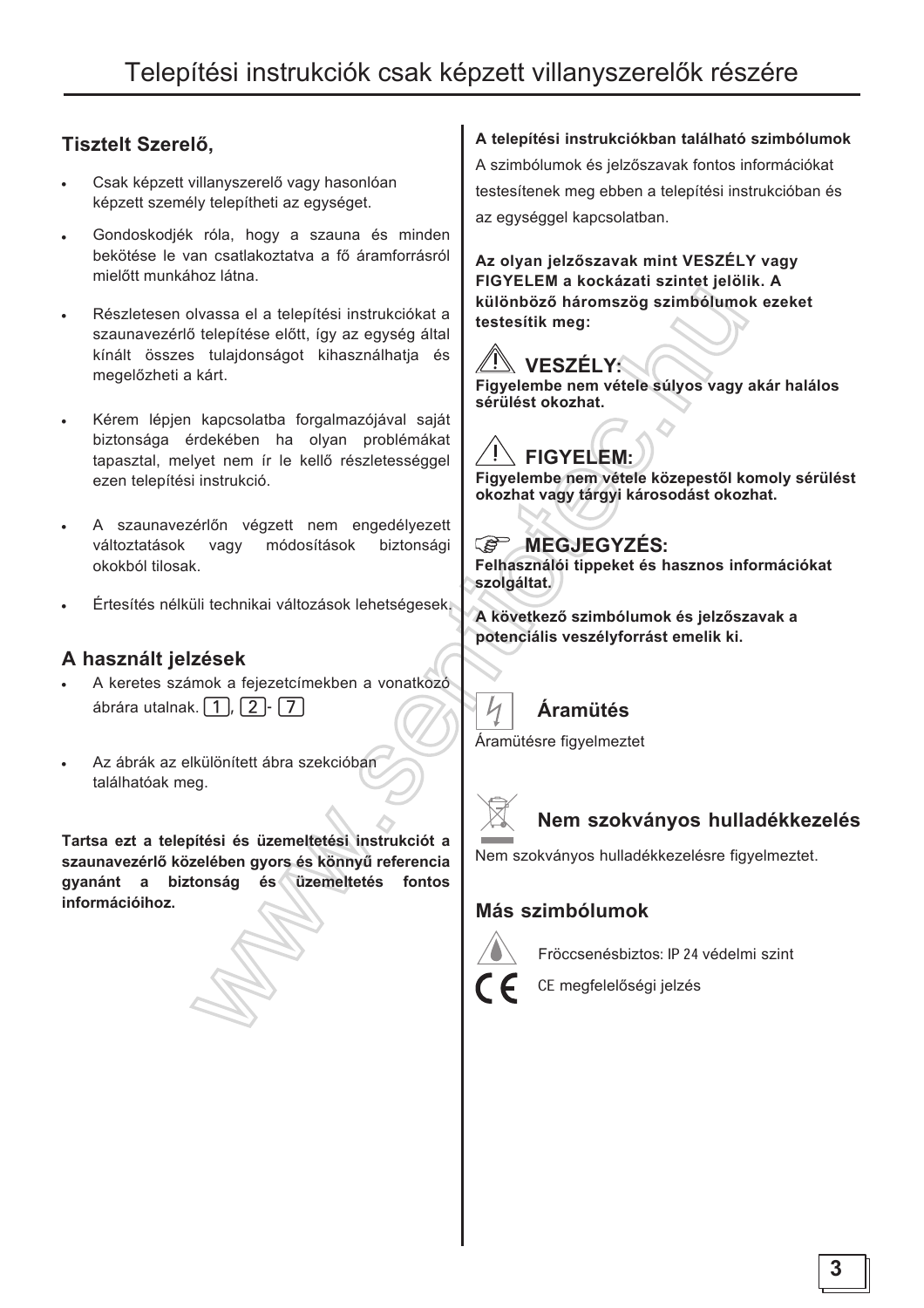## Általános biztonsági információk

Kérjük az egyes fejezetekben található biztonsági információkat ugyancsak vegye figvelembe.

#### Telepítés:

Telepítéskor összevezetékes egy lekapcsoló szerelvényt szükséges biztosítani érintkezéssel 3 mm-es (általában a biztosíték része).

CK és CK F4 verziók:

A CK F4 kivételével, a CK4 és CK F4 szaunavezérlők funkciójukban és működésükben azonosak.

#### **Rendeltetés:**

- \* A CK4 és CK F4 szaunavezérlők rendeltetése a vezérlés a műszaki adatok. függvényében (utolsó oldal).
- A CK4 és a CK F4 szaunavezérlőt csak 3 fűtőkör vezérlésére használja maximálisan 3.5 kW fűtőteliesítménnyel fűtökörönként. A maximális gőzteljesítmény 3.5 kW.
- Dönthet úgy, hogy növeli a kapcsoló kapacitást további erőegységgel 10.5 kW-ról 18 kW/30 kW-ra.
- \* Csak a normál szállítással kapott üzemegységgel telepítése és használja a teljesítményellátó egységet.
- A kapacitás növeléséhez használja az S2-18 és S2-30-as egységeket.

#### **GE MEGJEGYZÉS - Külön szállítási kör**

Az FII vagy az FTS II páratartalom hőmérséklet szenzorokat külön kell megrendelni, mivel a szaunavezérlő nélkülük nem működik.

#### A teljesítményellátó egység 1 telepítése

Telepítse a teljesítményellátó egységet a szaunakabin külső részére kényelmes magasságba a gyártó ajánlásai szerint. Az elektromos ellátása huzalozott.

A teljesítményellátó egység rendelkezik extraalacsony feszültségi (5) és 230V/400V-os (20) csatlakozási tartománnyal is (lásd a [2]. ábrán)

FIGYELEM - az egység károsodása A teljesítményellátó egység fröccsenésvédett (IP24 védelmi szintű). Ezen túlmenően azonban a teljesíményellátó egység nem érintkezhet vízzel. Telepítse a teljesítményellátó egységet száraz helyre. A környzetei feltételek nem lehetnek 40 Celsius foknál vagy 95% páratartalomnál magasabbak.

ſ. Óvatosan nyomja meg a biztonsági zárat 5 és távolítsa el a ház burkolatát (6).

2. Csavarion 16 mm hosszú Philips fejű csavart a felső rögzítási nyílásba (1) 7 mmes résbe a szauna falából (lásd részletesen) és kapcsolja rá a házat (7) az oldalán.

### $\sqrt{\mathsf{P}}$  FIGYELEM - az egység károsodása:

A CK4 és CK F4 szaunavezérlőt csak 3 fűtéskör vezérlésére használhatja, maximálisan 3.5 kW fűtőteljesítménnyel fűtéskörönként.

Lehetőségként merül fel, hogy megnövelheti a kapcsolási kapacitást további erőegységekkel 10.5 kW-ról 18/30 kW-ra.

A szenzorvezetékek és a hat-eres lapos szalaghuzalt az elektromos és vezérlő kábelektől külön kell vezetni.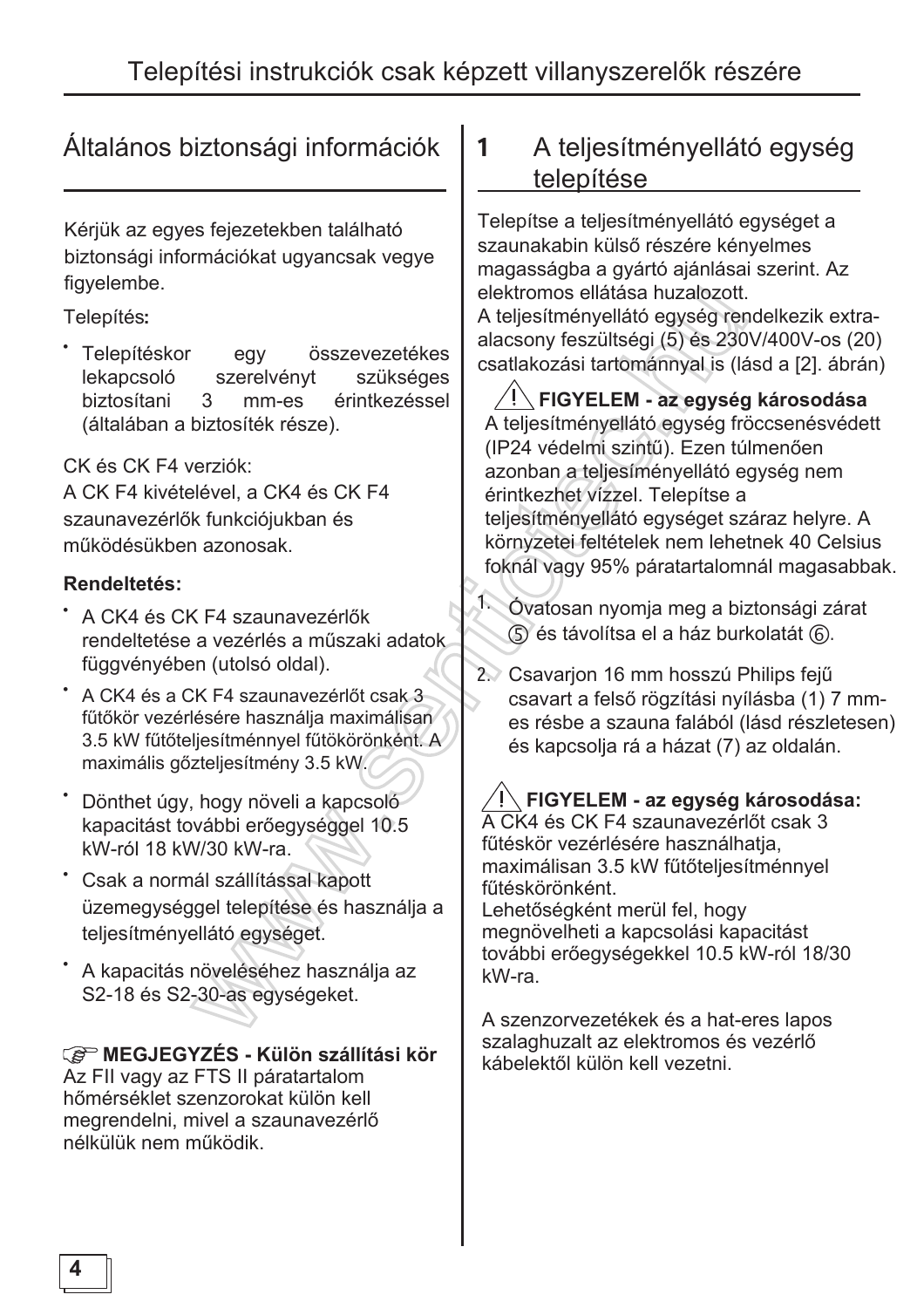### 1 A teljesítményellátó egység telepítése [2] és [6] ábra

#### A szenzorvezetékek csatlakoztatása

- 3. Vezesse az FI hőmérsékleti szenzorokat a nyíláson keresztül (9) (alapcsony feszülségi csatlakoztatással rendelkezik) a házba és az áramköri rajz szerint ([6] ábra) csatlakoztassa a csatlakozóhoz (4) az alsó csatlakozósoron.
- Helyezze a kapott csavarhúzót (11) a négyzetes nyílásba a csatlakozó résnél (12), nyomia le és óvatosan billentse felfelé:
- A csaltkozókapcsolat (B) lent nyílik.
- vezess a vezetéket be (14) és csavarozza rá a csavarhúzóval.
- Ellenőrizze a biztonságos illeszkedést.

#### **0)** MEGJEGYZÉS - FII és FTS II szenzorok: Ezek nem a normál szállítás részei! Az FII hőmérséklet szenzort vagy az FTS II páratartalom hőmérséklet szenzort külön kell

megrendelnie.

4. Vezesse az FII vagy FTS II hőmérséklet szenzorok vezetékét keresztül a nyíláson (7) (alacsony csatlakoztatási tartomány) a házba és az áramköri diagramm szerint (lásd [6] ábra vagy a szenzor telepítési instrukciók) castlakoztassa a jobb oldali csatlakozóhoz (4) az alsó csatlakozósoron (ahogy a 3. tétel altételeiben leírva találja).

### A világításkábelek csatlakoztatása

5. Vezesse a világításkábeleket a nyíláson  $k$ eresztül (19) (230/400V-os (20) csatlakoztatási tartomány) a házba és  $az$  áramköri $@$  diagramm szerint  $[6]$ csatlakoztassa a csatlakozóhoz (22) (ahogy a 3. tétel altételeiben leírva találja).

### **1 Folytatás**

#### A színes fényforrás csatlakoztatása (CKF4)

- $6.$  [1] ábra: Óvatosan távolítsa el a burkolatot (2) a háztestről (7).
- 7. Vezesse a színes fényforrás vezetéket a nyíláson (18) a házba és csatlakoztassa az áramköri leírás szerint a külön lapon: "színes fény".
- 8. [1] ábra: helyezze a kapcsait (3) a burkolatnak (2) a két rögzítőpontra (4) az oldalakon és óvatosan nyomja le, rá a háztestre (7) míg azt nem hallia. hogy rögzült.
- 9. [1] ábra: ellenőrizze mindkét kapcsoló (12) működését (ki és be állás)

### A működési egység csatlakoztatása

10. Futtassa a hat-eres lapos szalaghuzalt (3) a<br>nyíláson (8) keresztül a házba és keresztül csatlakoztassa a hat eret a hat eres csatlakozóhoz (2) a felső vezetőtáblán (rögzítési pontok lent)

### A gőzgenerátor (párologtató) csatlakoztatása

11 Vezesse a gőzgenerátor (párologtató) vezetékét a nyíláson keresztül (10) (230/400 V csatlakoztatási tartomány (20)) a házba és az áramköri diagramm szerint [6]. ábra csatlakoztassa a csatlakozóhoz (21) maximum 1.2 Nm erővel.

#### A fűtőrendszer és az ellátó vezetékek csatlakoztatása

- 12. Vezesse a fűtésrendszer vezetékét a nyíláson keresztül (230/400 V csatlakoztatási tartomány (20)) a házba és az áramköri diagramm szerint [6]. ábra csatlakoztassa a csatlakozóhoz maximum 1.2 Nm erővel.
- 13 Vezesse az ellátó vezetéket a nyíláson<br>Haláld bill (2001/00) Haláld bill billomáson keresztül (230/400 V csatlakoztatási tartomány (20)) a házba és az áramköri diagramm szerint [6]. ábra csatlakoztassa a csatlakozóhoz maximum 1.2 Nm erővel.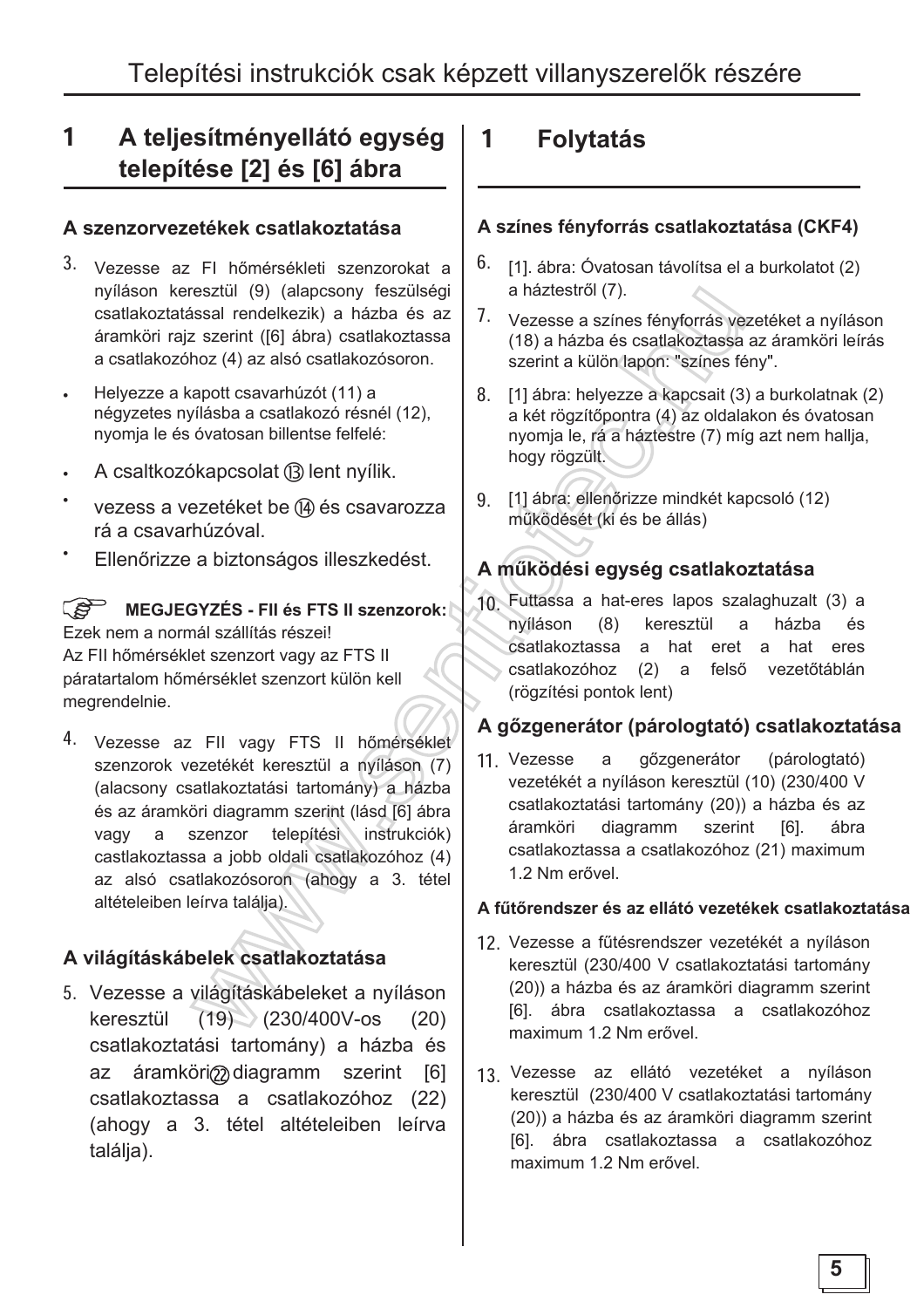## **1 Folytatás [6] [7]** ábrák

#### A választható teljesítménynövelő csatlakoztatása

#### *C***<sup>o</sup>** MEGJEGYZÉS:

Ha a választható kapacitásnövelőt használja, helyezzen egy benyomható tömítőperselyt a nyílásba.

14. Vezesse az St1, St2, St3 teljesítményfokozó egység csatlakozóihoz kapcsolt vezetékeket a nyíláson keresztül (csatlakoztatható 230 V-on és 400 V-on is ) a eszköz burkolatának aljába és csatlakoztassa az

áramköri diagramm szerint a csatlakozóhoz amint az a 3. tétel altételeiben leírásra került.

#### A választható légkeverő csatlakoztatáa

#### *C* MEGJEGYZÉS:

Ha a választható légkeverőt használja, helyezzen egy benyomható tömítőperselyt a nyílásba.

- 15. Futtassa a légkeverő vezetékeit a nyíláson (19) keresztül (230/400 V csatlakoztatási tartomány) a házba és az áramköri diagramm ([6]. ábra) szerint csaltakoztassa az alsó csatlakozó sorba a csatlakozót (22) (ahogy az a 3. tétel altételeiben leírásra került).
- 16. Csatlakoztasson minden PE vezetőt a védő földcsatlakozóhoz (15).

#### A háztest biztosítása

- 17. Erősítsen két 20 mm hosszúságú Philips fejű csavart az alsó rögzítő lyukakba (6). Ellenőrizze az teljesítményellátó egység biztonságos rögzítését.
- 18. [1], ábra: helvezze a ház burkolatát (6) a test tetejére, fordítsa lefelé, nyomia le míg kattanni nem hallja. Ellenőrizze a ház burkolatának biztonságos rögzítését.

## 2 A működési egység telepítése

Telepítse a működési egységet maximum 3 méter távolságra a teljesítményellátó egységtől. Megfelelő toldással nagyobb távolság is lehetséges.

## $| \setminus$  FIGYELEM - Az egység károsodása:

A szaunavezérlő működési egysége fröccsenésvédett (IP24 védelmi szintű). Azonban ennek ellenére a működési egységnek tilos vízzel érintkeznie. Hogy elérhesse az IP24 védelmi szintet, a működési egységet a kabin falában kell rögzíteni. Telepítse a működési egységet száraz helyre.

- 1. Vágion 25 mm mély nyílást maximum 100 mm szélességel és maximum 156 mm hosszal a kabin falában.
- 2 Biztosítson kábelhelyet a hateres lapos szalaghuzalnak (1).
- 3 Óvatosan nyomja be a biztonsági zárat (6) egy csavarhúzóval és távolítsa el a felső házat (5).

4 Rögítse a hateres lapos szalaghuzalt (4) hateres csatlakozón (7).

5. Rögzítse a háztestet (2) a furatokba (8) a kabin falára négy facsavarral.

 $6$  Helvezze a ház tetejét  $(5)$  a háztest tetejére. fordítsa lefelé és nyomja le míg be nem pattan.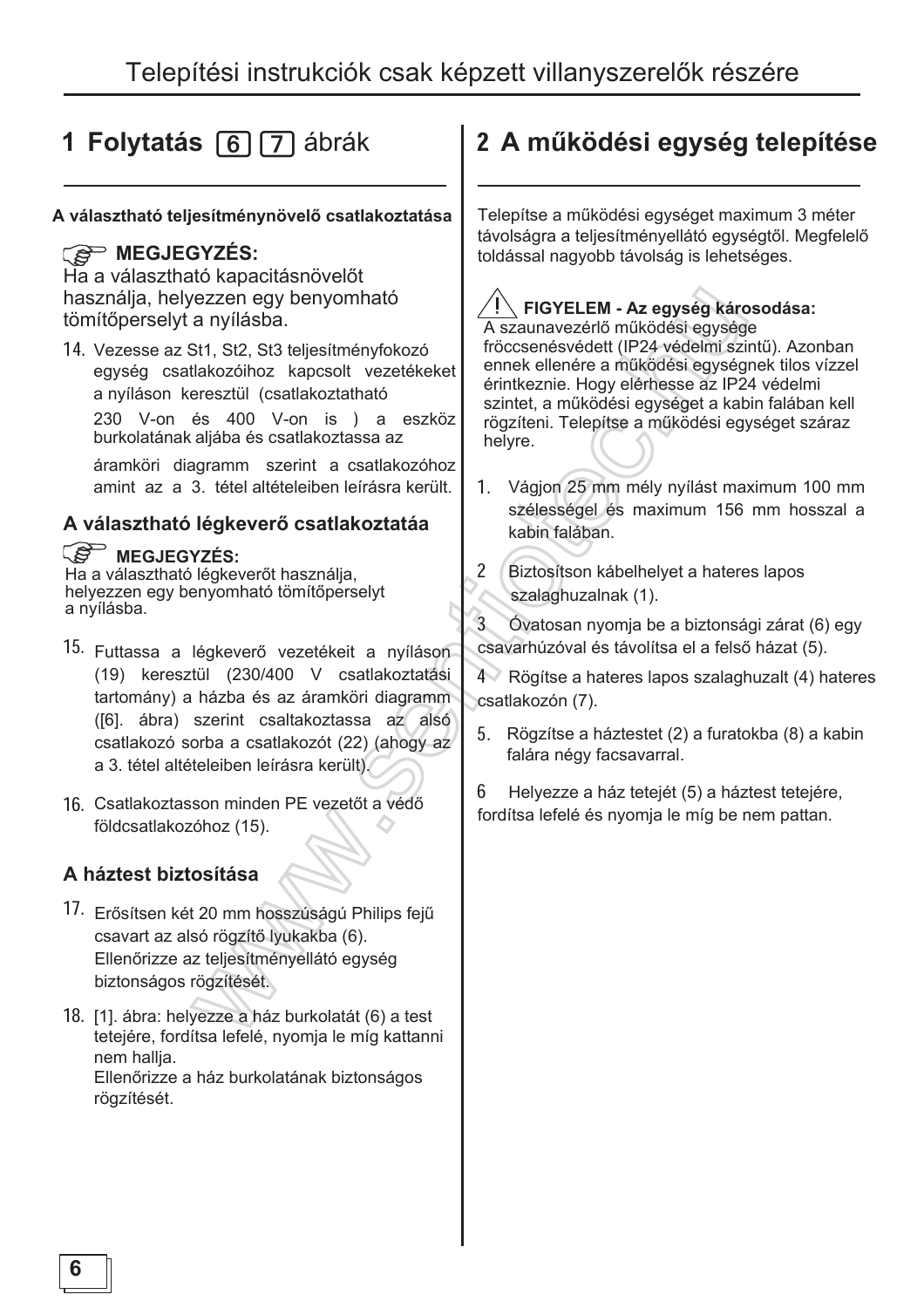### 3 Az FI szaunakályha szenzor telepítése túlhevülési biztosítékokkal

Telepítse a szaunakályha szenzort a szaunakabinba körülbelül 15 cm-re a mennyezet alá és a fűtőrendszer fölé vagy a kabin gyártó utasításai alapján.

A túlhevülési biztosítékkal rendelkező szaunapad szenzor csatlakoztatásához csak a szállított 150 Celsius-fok hőmérséklet tűrésű vezetékeket használja vagy egy megegyező hőmérséklettűrésű egyéb vezetéket.

A szaunakabin külső részén a hőálló csatlakozó vezetékek szokványos vezetékekkel is meghosszabbíthatóak.

#### FIGYELEM - Áramütés: Az elektromos kábeleket más szenzoroktól és vezérlési vezetékektől külön vezesse el. Védie az egyszeres szigetelésű vezetékeket vezetőcsővel (dupla szigetelés).

- 1. Vezesse a négypólusú vezetéket (5) a szaunapad rögzítési helyéig (4) a kabin falában és rögzítse helyére vezetékrögzítő klipszekkel.
- 2. Válassza külön a két héját (1) a szaunapad szenzornak (4) és csatlakoztasson két csatlakozót a 150 Celsius fokig hőálló vezetékekkel az áramköri diagramm szerint (figyelje meg a színkiosztást az árbáknak megfelelően.)
- 3. Helyezzen kör alakú adapter alátéteket (2) a csatlakozókhoz keresztben az egyes hüvelyeknél (1), zárja le az egyes hüvelyeket (1) és rögzítse őket két 9 mm hosszúságú Philips fejű csavarral (3). Ellenőrizze, hogy a szaunakályha szenzor biztonságosan rögíztve van-e (4).
- 4. Végezzen teszeket a "Teszek" fejezet szerint.
- 5. Rögzítse a szaunapad szenzort (4) a kabin falához a fűtőrendszerrel egy vonalban két facsavarral (6) 15 cm távolságot tartva a mennyezettől vagy a kabin gyártó utasításai szerint.

## 4 Az FII és FTS II párataratalom hőmérséklet szenzor telepítése

Telepítse a szenzorokat az egyes szenzoroknál leírt telepítési instrukciók alapján.

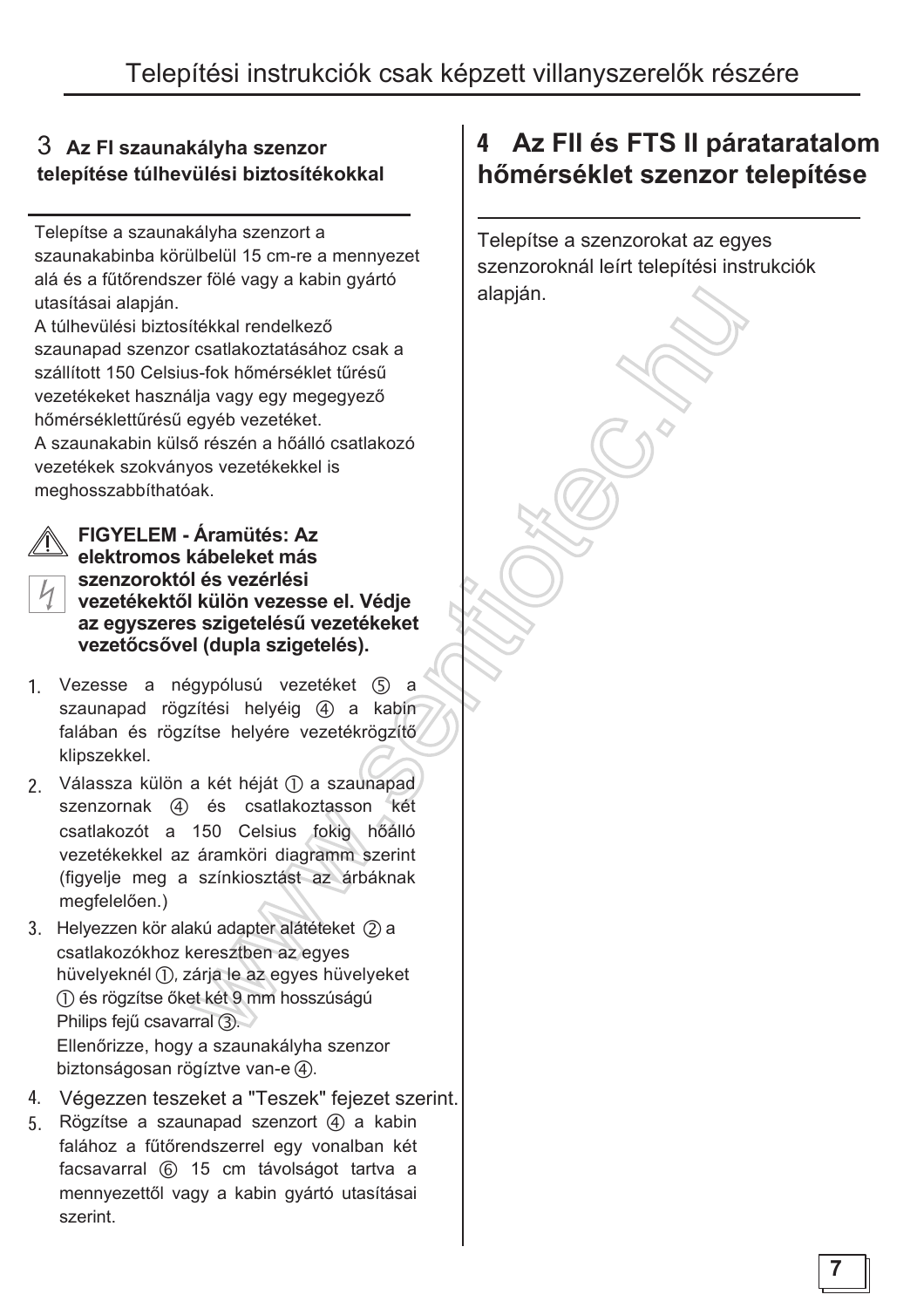## 5 **Tesztek**

A teszteket csak jogosult villanyszerelő végezheti el.

#### **FIGYELEM - Áramütés:**

Az alábbi teszteket az rendszert áram alá helyezve végezzük el.

- 1 Ellenőrozze a földelési csatlakozók érintkezéseit.
- 2. Tesztelje a biztonsági leállító rendszer az FI<br>hőmérséklet szenzor vezetékének vezetékének megszakításával.

A vezetékeket le kell csatlakoztatni a szenzoroknál a szaunakályha szenzor vezetékeinek teszteléséhez.

A fűtőrendszernek le kell állnia magától mikor a fehér vagy a vörös szaunakályha szenzor vezetékek lecsatlakozásra kerülnek vagy a fehér vezetéken történő rövidzárlat esetén.

- 3. Tesztelje a fázis összeköttetést az L1, L2, L3 szauna üzemmódoknál az U, V, W-hez.
- 4. Tesztelje a fázis összeköttetést az L1, L2, L3 klíma üzemmódoknál az U, V1, W-hez.
- 5. Tesztelje a CK3 szaunavezérlő maximálisan<br>megengedett hőkibocsátását 3,5 kW-tal megengedett hőkibocsátását fázisonként.
- 6. Csatlakoztatott, opcionális további teljesítményegységeknél:

- Ellenőrizze az St1, St2 és St3 vezérlő vonalakat.

- Ellenőrizze a maximálisan engedélyezett 9.0 kW-ot a teljesítményellátó egységnél és a 9kW-ot vagy a 21 kW-ot a választható teljesítményegységnél.

### **6** A felmerülő hibák visszajelzési üzenetei

#### **Tisztelt Szerelő!**

Ha várakozásaival ellentétesen panasz merül fel ezen egység kapcsán, kérjük írja le a hibát olyan részletesen, amennyire csak lehetséges elősegítendő a gyors hibamegoldást. Minden visszaküldött vezérlőhöz mindíg mellékelje a hőmérséklet szenzor(oka)t is.

#### A hibajelzések a kijelzőn az alábbiakat jelentik:

**Err1:** a túlhevülési biztosíték az Fl szaunakályha szenzorban meghibásodott Zárlat a vezetékben / vezetékszakadás **Err2:** A vezérlő belső hibája (juttassa vissza a vezérlőt)

**Err3**: Szakadás az FI szenzor vezetéken **Err4**: Rövidzárlat az FI vezetéken **Err5**: Rövidzárlat az F II / FTS II (hőmérséklet szenzor) vezeték(ek)en **Err6**: Vonalszakadás az FII / FTS II-n (hőmérséklet szenzor) **Err7**: Vonalszakadás az FTS II-n

(páratartalom szenzor technológia) **Err8**: Rövidzárlat az FTS II vezetéken (páratartalom szenzor technológia)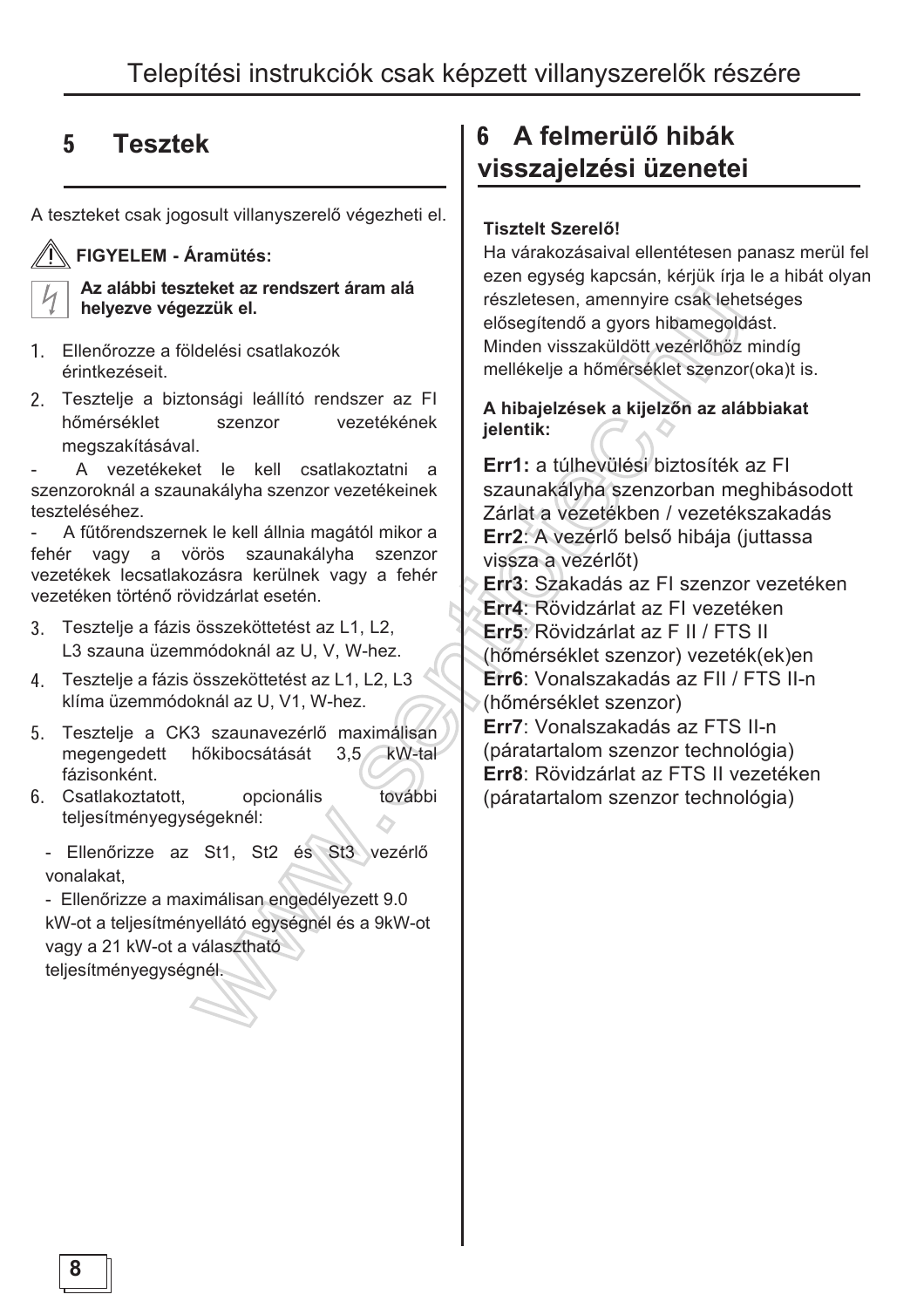#### 6 **Folytatás**

#### Hibaleírás:

- A relék ingadoznak Az egység túl korán kapcsol be
- Az egység túl későn kapcsol be
- Az egység egyáltalán nem kapcsol be
- Megállípított rendszer eltérés: \_\_\_ °C.
- Nem tartja a beállított hőmérsékletet
- Nem tartja a beállított páratartalmat
- Zavaró hangok a vezérlőből
- Nem működik a belső világítás
- A légkeverő vezérlés (sebesség) nem működik
	- Hibaszám a kijelzőn
	- A hőmérséklet-biztosíték váratlanul lecsapta magát
	- A szaunakályha kikapcsol
- Bekapcsolás után azonnal hibaüzenet
- Bekapcsolás után kevéssel hibaüzenet
- A működési egység nem üzemel ahogy

kellene

Különleges:

#### A világítás-, a választható légkeverő 7 és az egység elektronikájának biztosítékainak cseréje [3] ábra

FIGYELEM - Áramütés:

- Húzza ki a szaunavezérlő valamennyi dugaliát az áramból és a ház
- burkolatának megbontása előtt gondoskodjon arról, hogy ne lehessen akaratlanul bekapcsolni azt.
- 1. Óvatosan nyomja be a biztonsági zárat (5) és távolítsa el a burkolatot a házról (6).
- [2]. ábra: engedd ki a hateres lapos szalaghuzalt  $2<sup>2</sup>$ (3) és távolítsd el a csatlakozóból (2).
- $\overline{3}$ Óvatosan távolítsa el a burkolatot (2) a háztestről (7).
- 4. Belső világításbiztosíték

Cserélje ki a 5x20 T2.0A/250V (10) mini biztosítékot vagy a légkeverőnél a TR5 T 1.0A / 250 V (8) szubminiatűr biztosítékot vagy az egység elektronikájánál a mini biztosítékot: 5x20 T630 mA / 250V (11)

- 5. Helyezze be a két kapcsát (3) a burkolatnak (2) mindkét rögzítőbe (4) az oldalakon és óvatosan nyomja lefelé a háztestre (7).
- $6<sup>1</sup>$ Ellenőrizze mindkét kapcsoló működésést (12) (ki és be állás)
- $7.$ [2]. ábra: Helyezze a 6-vezetékes lapos szalaghuzaltp 3 a csatlakozásba 2 míg azt nem hallja, hogy a rögzítő a helyére pattan (csatlakozó rögzítő pontok lent).
- 8. Rögzítse a ház burkolatát (6) a háztestre (7), fordítsa el lefelé és nyomjon rá addig, míg nem hallja, hogy a helyére pattan. Ellenőrizze a ház burkolatának biztonságos elhelyezkedését.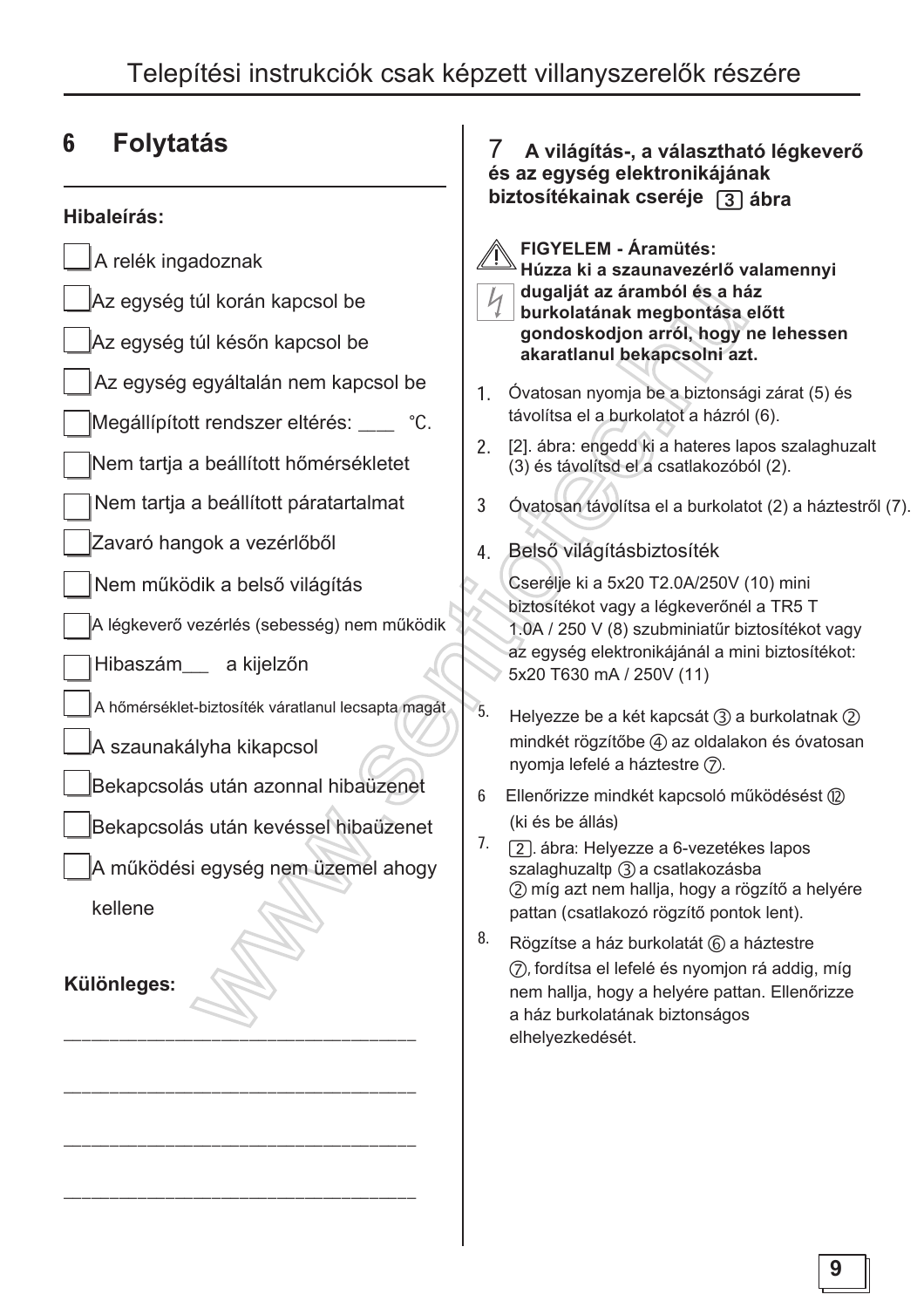#### Az óra elemének cseréje 8



FIGYELEM - Áramütés: Húzza ki a szaunavezérlő valamennyi dugalját az áramból és a ház burkolatának megbontása előtt gondoskodjon arról, hogy ne lehessen akaratlanul bekapcsolni azt.

- 1. Óvatosan nyomja be a biztonsági zárat ⑤ és távolítsa el a ház burkolatát (6).
- $2.$ [2]. ábra: Engedie ki a 6-vezetékes lapos szalaghuzalt (3) és távolítsa el a csatlakozóból2)
- 3. Óvatosan távolítsa el a burkolatot  $(2)$  a ház testéről (7).
- 4. Cserélje ki az elemet (CR203 típus) ⑨ az órában a felső lapkán.
- 5. Helyezze be a két kapcsát (3) a burkolatnak (2) mindkét rögzítőbe 4) az oldalakon és óvatosan nyomja lefelé a háztestre (7).
- 6 Ellenőrizze mindkét kapcsoló működésést (12) (ki és be állás)
- $7.$  [2] ábra: Helyezze a 6-vezetékes lapos szalaghuzaltp 3 a csatlakozásba 2 míg azt nem hallja, hogy a rögzítő a helyére pattan (csatlakozó rögzítő pontok lent).
- 8. Rögzítse a ház burkolatát 6 a háztestre (7), fordítsa el lefelé és nyomjon rá addig, míg nem hallja, hogy a helyére pattan. Ellenőrizze a ház burkolatának biztonságos elhelyezkedését.

## 9 Hulladékkezelés

Kérjük a csomagolóanyagokat a vonatkozó hulladékkezelési előírások szerint helvezze el.



#### FIGYELEM - Környezetkárosodás:

Minden felhasznált anyag környezetileg kompatibilis; anyagkódjuk egyértelmű és újrahasznosítható.

·Ne helyezze az egységet az általános háztartási hulladékok közé. **Az** apró nyersanyagok is újrahasznosíthatóak ha az egységet megfelelően szétszerelik.

· Kériük lépjen kapcsolatba helvi a törvényhatósági szervvel a jelenlegi hulladéklerakási előírásokért.

Kérjük győződjön meg róla, hogy az egység, melyet szétbont nem használható, nehogy veszélyforrássá váljon, például ha gyerekek játszanak vele.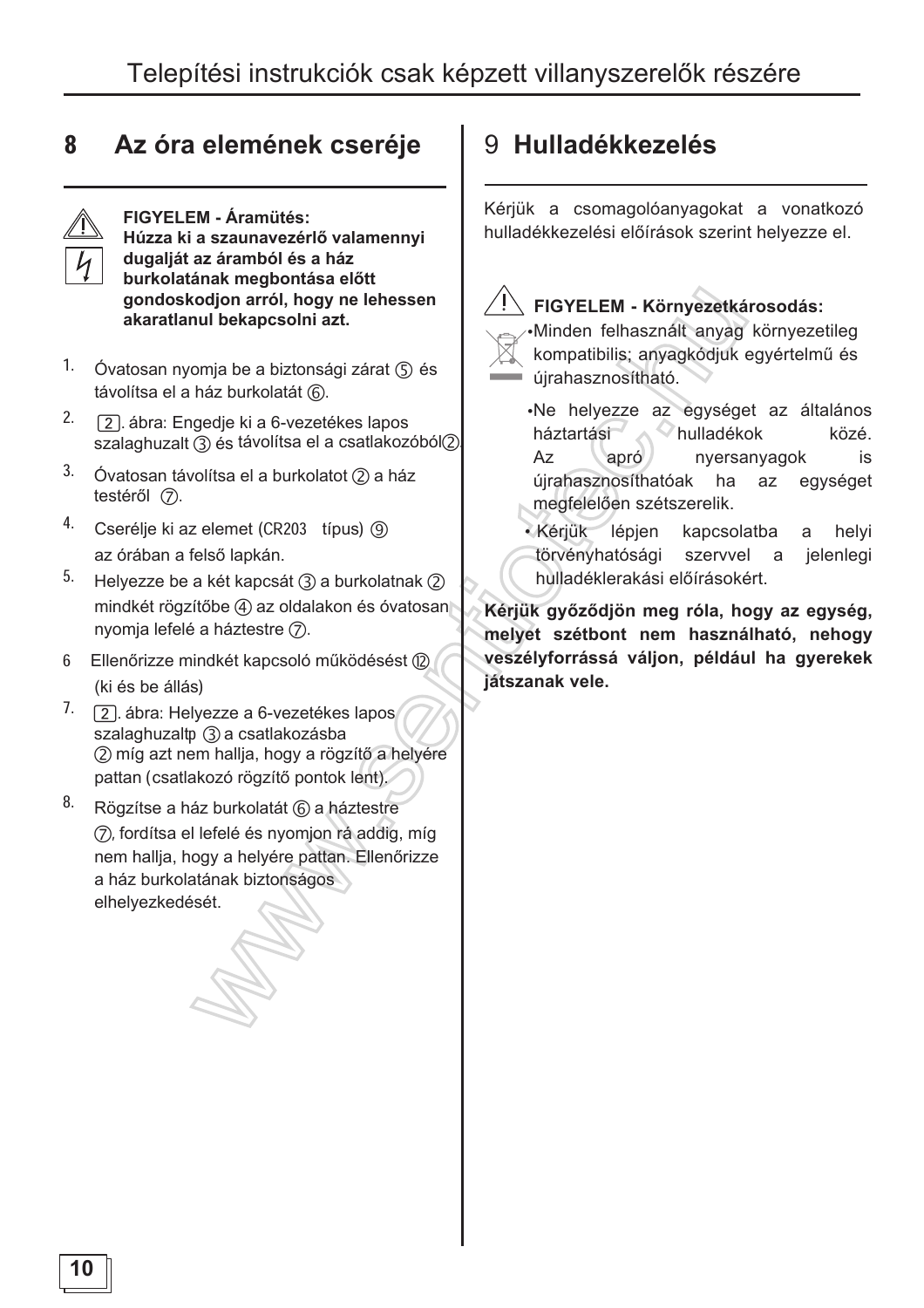#### **Tisztelt Felhasználó!**

- Figyelmesen olvassa el a működtetési instrukciókat mielőtt használná  $\mathbf{a}$ szaunavezérlőt, kihasználhatja így az egység által kínált valamennyi képességet és megelőzheti annak károsodását.
- Ha felmerülnek bizonyos problémák, melyek nem kellő részletességgel kerültek leírásra a működtetési instrukciókban, kérjük lépjen kapcsolatba forgalmazóval saját a biztonsága érdekében.
- nem-hivatalos változtatások  $\mathsf{A}$ és módosítások a vezérlőn nem engedélyezettek biztonsági okokból és a garancia érvénytelenítésével járnak.
- A technikai adatok azok közlése nélkül megváltozhatnak.

#### Az itt szereplő ábrák jelentése

- A számok a négyzetes kerettel [8] a vonatkozó ábrára utalnak.
- Az ábrák a csatolt. külön ábráknak fenntartott részben találhatóak.

Tartsa ezeket a telepítési instrukciókat és működtetési instrukciókat a szaunavezérlő közelében könnyű és gyors referenciáért a biztonsági működtetési fontos és információkhoz.

- · Ezen telepítési és működtetési instrukciók a szaunavezérlő feltétlen részét képezik.
- · Na adja tovább a szaunavezérlőt a telepítési működtetési instrukciók és nélkül.

#### működtetési instrukcióknál  $\blacktriangle$ használt szimbólumok

A szimbólumok és jelzőszavak a működtetési instrukciókban és az egységen fontos információkat jelentenek.

Az olyan jelzőszavak mint VESZÉLY vagy FIGYELEM a kockázati szintet jelölik. A háromszög különböző szimbólumok vizuálisan ielenítik meg ezeket:

### <u>AN</u> VESZÉLY:

Be nem tartása súlyos vagy akár halálos sérüléseket okozhat.

### AN FIGYELMEZETÉS:

Be nem tartása közepesen súlyostól kisebb sérüléseket vagy tárgyi károsodást okozhat.

#### **E** MEGJEGYZÉS:

Tippeket és hasznos információkat biztosít a felhasználó részére.

#### Az alábbi szimbólumok és jelzőszavak a potenciális veszélt mutatiák meg:



### Tűzveszély

Az éghető anyagok a szaunakályha tetejére való elhelyezésének veszélyére figyelmeztet.



#### Nem megfelelő hulladékkezelés:

Az elektromos berendezések nem megfelelő

hulladékkezelésére figyelmeztet.

#### Egyéb szimbólumok:



Fröccsenésbiztos: IP 24-es védelmi fokozatú

CE egyezési jelzés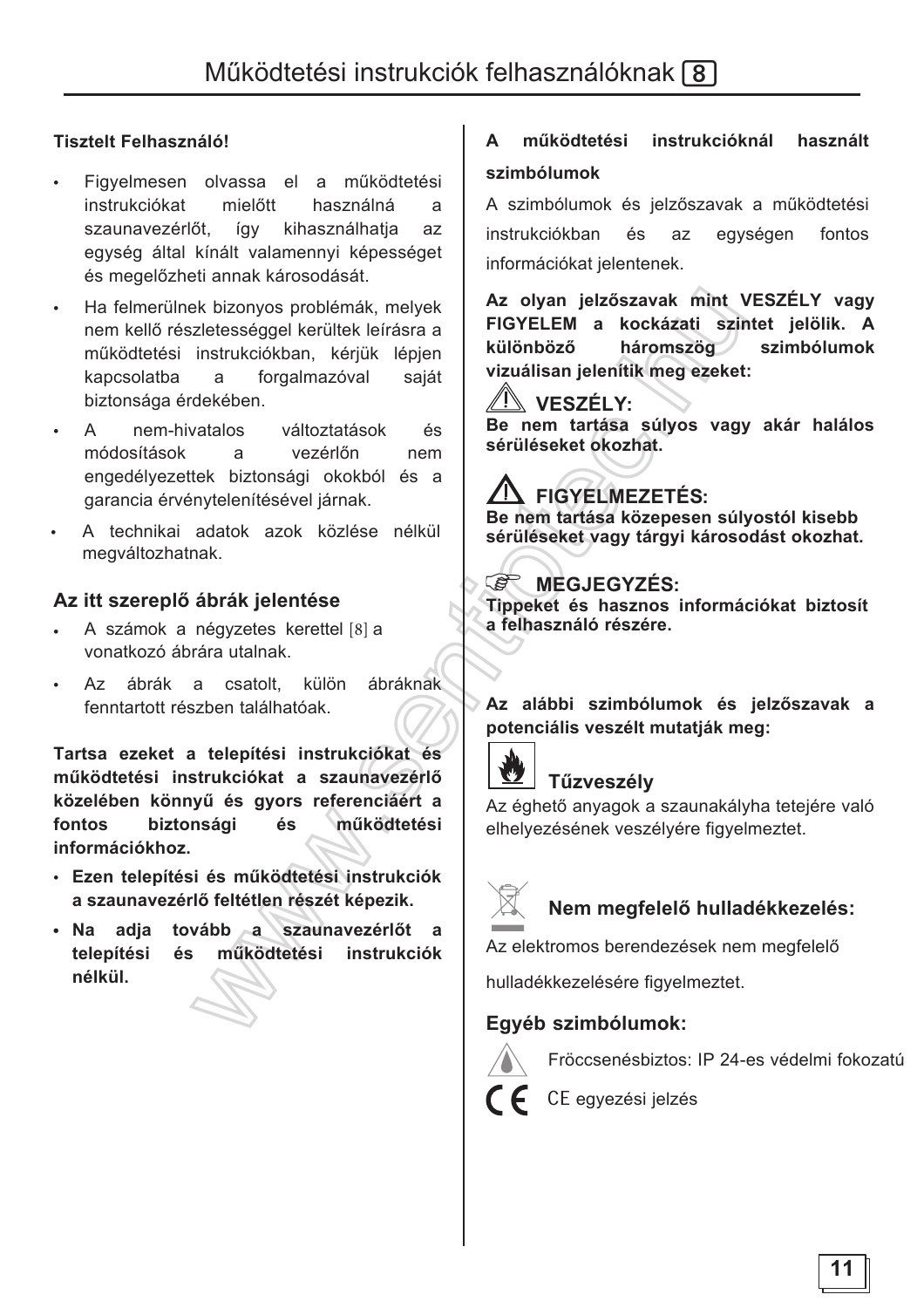### Általános biztonsági utasítások

Kérjük olvassa el figyelmesen az egyes fejezetekhez tartozó részletes biztonsági utasításokat is.



FIGYELEM - az egység károsodása A használatbavétel, illetve az automata üzemmód beállítása előtt (meghatározott idő után a rendszer magától elindul) kérjük győződjön meg arról, hogy a kályha tetején semmilyen gyúlékony anyag nem maradt.

CK és CK F4 verziók:

A CK F4 kivételével. a CK4 és CK F4 szaunavezérlők funkciójukban és működésükben azonosak.

### Rendeltetés:

- A CK4 és CK F4 szaunavezérlők rendeltetése a vezérlés a műszaki adatok függvényében (utolsó oldal).
- A CK4 és a CK F4 szaunavezérlőt csak 3 fűtőkör vezérlésére használia maximálisan 3.5 kW fűtőteljesítménnyel fűtökörönként. A maximális gőzteljesítmény 3.5 kW.
- Dönthet úgy, hogy növeli a kapcsoló kapacitást további erőegységgel 10.5 kW-ról 18 kW/30 kW-ra.
- Csak a normál szállítással kapott üzemegységgel telepítése és használja a teljesítményellátó egységet.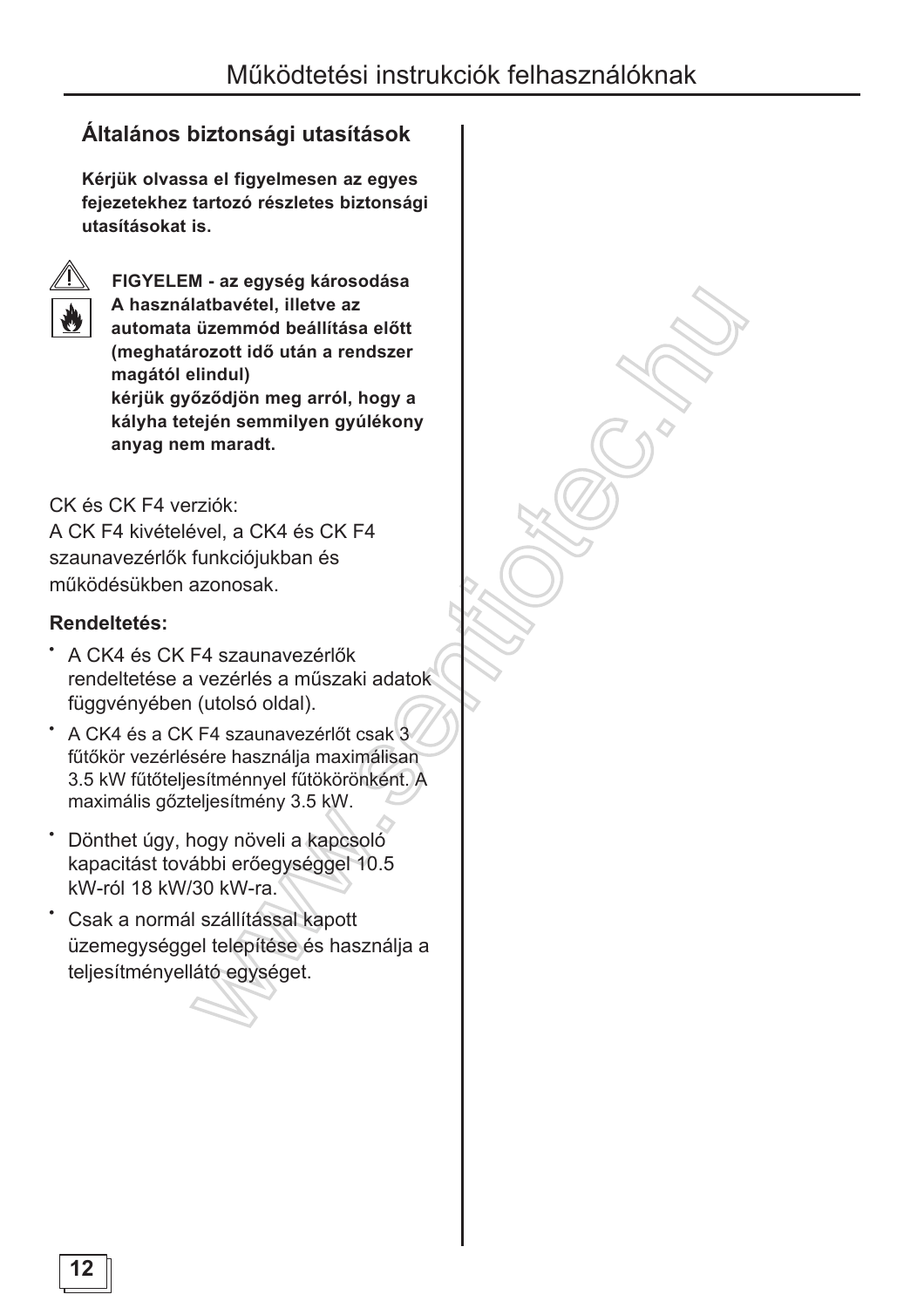### **Bevezetés**

#### Mi az a SAUNA (szauna) és a CLIMATE (gőz) üzemmód?

Ezzel a szauna vezérlőegységgel a fenti két program között lehet választani.

1. ábra - az általános hőmérsékletet és a relatív páratartalmat mutatja a szauna és a gőz funkciók üzemeltetése közben.

#### 1. ábra



A SAUNA (szauna) üzemmód alatt szárazhő áll a rendelkezésére: a hőmérséklet ebben az esetben magas, jellemzően 100 °C körüli, a páratartalm azonban alacsony. A CLIMATE (gőz) üzemmódban a szaunakabin hőmérséklete alacsonyabb, de a relatív páratartalom jóval magasabb.

#### Megjegyzés - üzemmód váltás

A véletlenszerű, szauna üzemmódról gőz üzemmódra való kapcsolás elkerülésének a használat közben az üzemmódváltás nem lehetséges.

A START/STOP gomb megnyomása után lehet csak üzemmódot váltani, majd újraindítani.

## folytatás

#### Lehetséges relatív páratartalom adott hőmérsékletnél a gőz üzemmódban

A gőz üzemmódban a hőmérsékleti értékek és a relatív páratartalom értékei egymástól kölcsönösen függnek. A működés alapelve: magas hőmérsékletalacsony páratartalom, alacsony hőmérsékletmagas páratartalom.

A 2. ábra az egy adott hőmérsékleti értékhez tartozó lehetséges páratartalmat mutatja. Például 65°C hőmérsékletnél a relatív páratartalom maximum 30% lehet.



Ha a gőz üzemmódban a hőmérséklet és a páratartalom beprogramozása során a megadott hőmérsékleti és páratartalom értékek nem megfelelőek (az egymástól való kölcsönös függéssel nem összeegyeztethetőek), egy hangielzés után a berendezés az elsőként megadott értéket egy érvényes értékre fogja változtatni.

Például: ha a hőmérséklet 65°C-ra van beállítva, akkor a páratartalom legnagyobb megadható értéke 30%. Ha Ön 30%-nál nagyobb értéket ad meg, majd megnyomja az OK gombot, a hangjelzés után a berendezés csökkenteni fogja a megadott hőmérsékleteti értéket egy megengedhető értékre. Az így megváltoztatott érték a kijelzőn megjelenik, ezt követően lehet módosítani vagy elfogadni.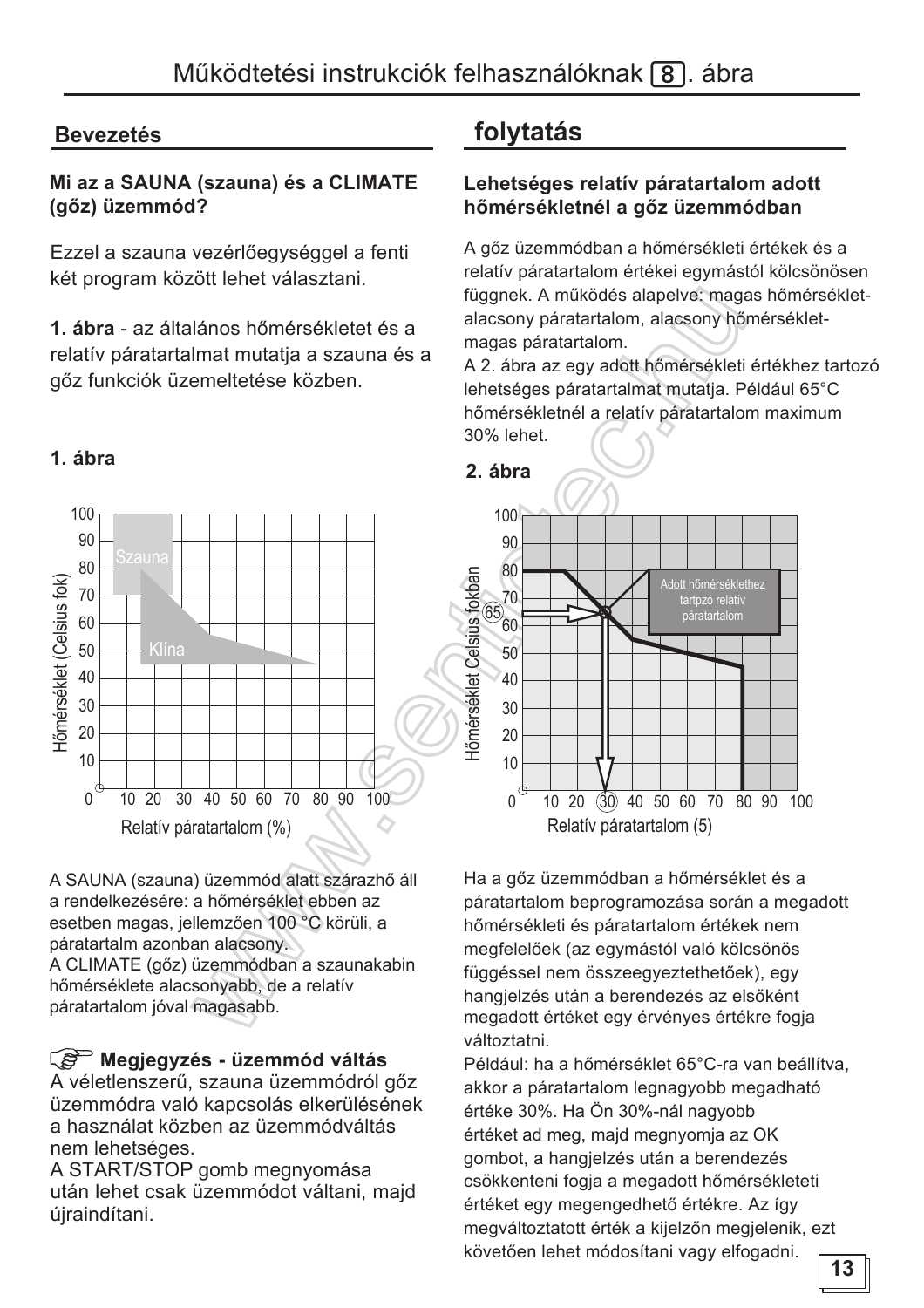## **1 Az Ön biztonságáért | 1 Az Ön biztonságáért**

**FIGYELEM** - Az egység károsodása:

A vezérlőre ne öltsön vizet és ne tisztítsa **vizes rongqyal.** 

**Tisztításhoz használjon takarítórongyot<br>amely enyhén nedves és könnyed** amely envhén nedves és könnved szappanos tisztítószert (mosogatófolyadék).



**FIGYELEM - az egység károsodása** A használatbavétel, illetve az

automata üzemmód beállítása előtt **(meghatározott idő után a rendszer magától elindul)** 

kériük győződiön meg arról, hogy a kályha tetején semmilyen gyúlékony anvag nem maradt.

#### A mérési határokon kívül eső mért értékek:

A szauna kabinban mért 10 °C alatti hőmérsékletet a kijelző "LL-Low" felirattal jelzi. A szauna kabinban mért 115 °C feletti hőmérsékletet a kijelző "HH-High" felirattal jelzi. A szauna vezérlőegység a mérési tartományokon kívül eső hőmérséklet esetén is hibátlanul működik tovább.

#### 2 HIBA üzenetek

Egy HIBA üzenet számmal a kijelzőn (5) a rendszer elektromos hibáját jelzi.

### A szaunavezérlő már működik tovább:

- 1. Írja le a HIBA számát.
- 2. Kapcsolia le a vezérlő minden főbiztosítékát a biztosítótáblán.
- 3 Lépjen kapcsolatba a vevőszolgálattal
- 4 Jelölje meg az egységet, hogy hibás.

Az alábbi kijelzőn megjelenő hibaüzenetekkel (5) tájékoztathatja a vevőszolgálatot a lehetséges hibákról / hiányosságokról.

A hibajelzések a kijelzőn az alábbiakat jelentik:

**Err1:** a túlhevülési biztosíték az Fl szaunakályha szenzorban meghibásodott Zárlat a vezetékben / vezetékszakadás **Err2**: A vezérlő belső hibája (juttassa vissza a vezérlőt) **Err3**: Szakadás az FI szenzor vezetéken **Err4**: Rövidzárlat az FI vezetéken **Err5: Rövidzárlat az F II / FTS II** (hőmérséklet szenzor) vezeték(ek)en **Err6**: Vonalszakadás az FII / FTS II-n (hőmérséklet szenzor) **Err7: Vonalszakadás az FTS II-n** (páratartalom szenzor technológia) **Err8**: Rövidzárlat az FTS II vezetéken (páratartalom szenzor technológia)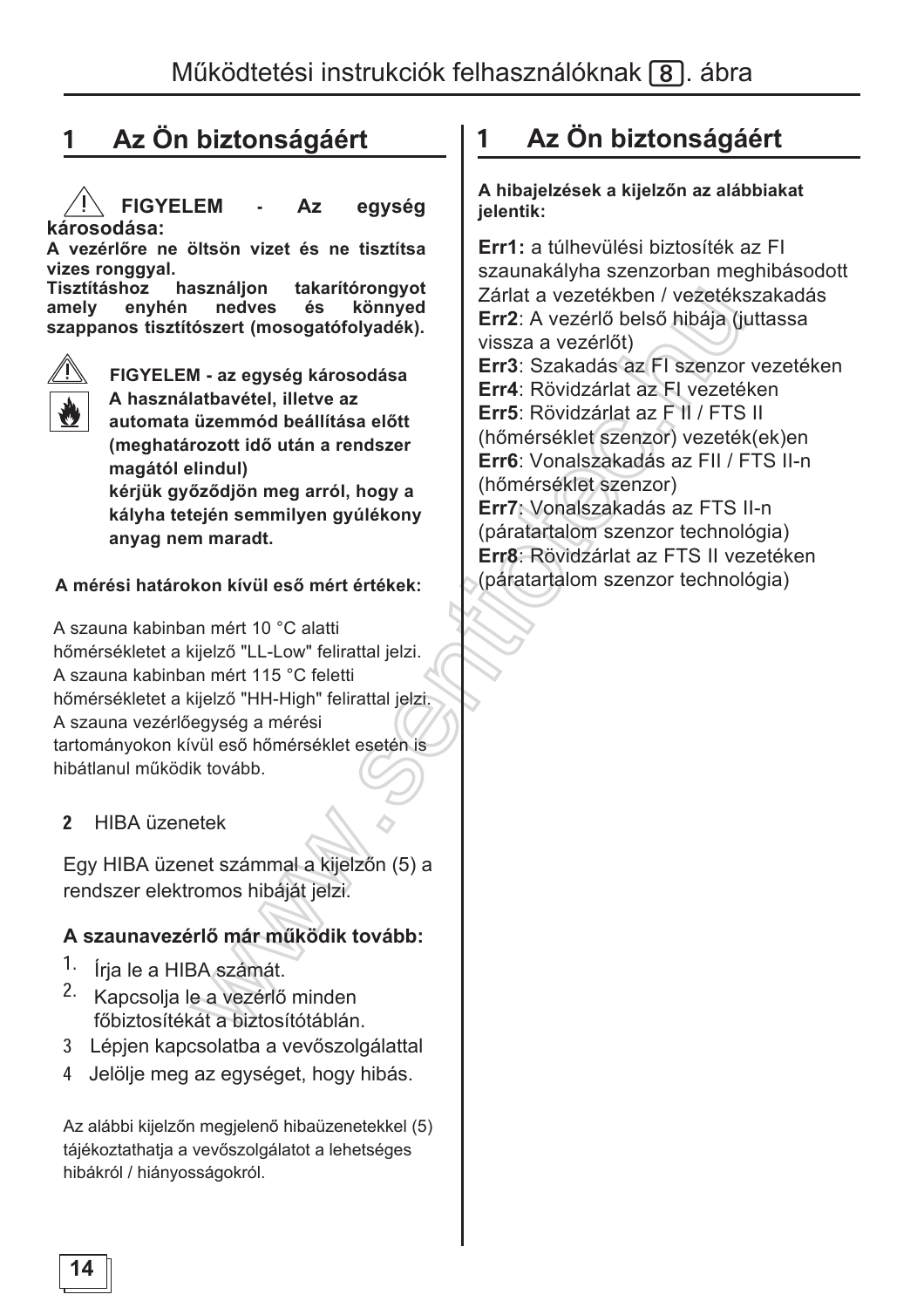### 2 A belső világítás fel/le kapcsolása

### **E** MEGJEGYZÉS:

A belső világítás a vezérlő funkcióktól függetlenül fel/le kapcsolható.

- 1. Használja a gombot (4) a szauna belső világításának KI/BE kapcsolására, ha a BE/KI (ON/OFF) kapcsoló (1) ON (BE) állásban van. Ha a belső világítás felkapcsolt állapotban van, a jelzőlámpa gomb (4) felgyullad.
- 2. A kapcsoló (2) a vezérlőegységen a belső világítást KI/Be kapcsolja az (1)-es kapcsoló állásától függetlenül. Nincs észrevehető jelzése a jelzőlámpa gombnak (4).

### **E**MEGJEGYZÉS:

A világításkapcsoló (2) és a fény nyomógomb (4) söntöltek, tehát ha a kapcsoló BE (ON) állásban van, nem leszel képes a nyomógombbal OFF (KI) állásba helyezni a belső világítást és fordítva.

### 3 Első bekapcsolásnál

Az ON/OFF kapcsoló (1) teljesen különválasztja a vezérlőegységet  $\mathsf{a}$ hálózattól. Eav helső akkumulátor tárolia az aktuális mentett beállításokat.

Az idő megadása [00:00 - 24:00] 1

A jelenlegi időt a szaunvezérlő első indítása után be kell állítani.

1. Kapcsolt be az ON/OFF kapcsolót ①. A kijelzőn (5) megjelenik:

> **SZAUNA** KI (OFF) ldő

vagy egy tetszőleges idő

- 2. Nyomia meg az OK gombot (6).
	- A kijelzőn (5) megjelenik: **SZAUNA BEÁLLÍTÁS** Idő, pl.: 12:00

**MEGJEGYZÉS - "Gyors lefutás":** A FEL/LE gombok (7) megnyomásával és lenvomva tartásával a "Gyors lefutás" funkció érhető el 5 másodperc múlva.

- 3. Használja a FEL/LE (UP/DOWN) gombokat (7) a kívánt érték megadásához, pl. 18:00
- Nyomia meg az OK gombot 6.  $\overline{4}$

A kijelzőn (5) megjelenik:

| <b>SZAUNA</b> | <b>KÜLDÉS</b> |
|---------------|---------------|
| Idő           | 18:00         |

Kb. 1 másodperc múlva láthatja:

| <b>SZAUNA</b> | KI (OFF) |
|---------------|----------|
| ldő           | 18:00    |

Az idő beállításra került.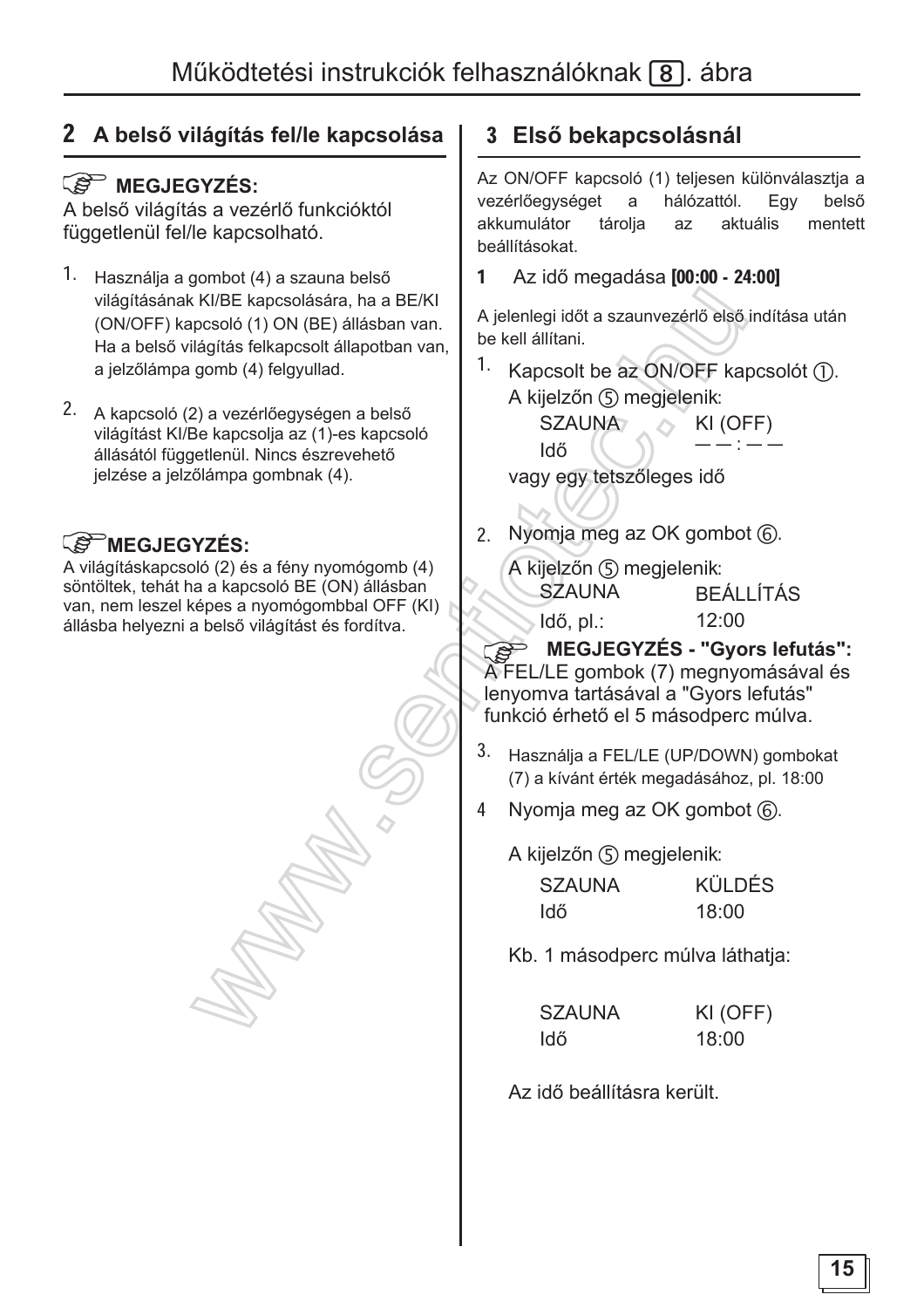## 4 Szauna üzemmódok

A szauna üzemmód kézi üzemmódban (gyorsindítás) is kivitelezhető és automatikus módban is.

#### Kézi üzemmód (avorsindítás) 1

A szauna üzemmód a korábban beállított értékekkel azonnal indul.

Miután a beállított fűtési időtartam lejár, a szauna üzemmód automatikusan véget ér.

#### $\overline{\mathbf{z}}$ Automatikus üzemmód:

A szauna üzemmód a programozott beállításokkal indul.

#### Mi programozható be?

Miután az időt a vonatkozó fejezet szerint beállította, az alábbi funkciókat programozhatja be:

### 1. Automatikus

az automatikus üzemmód aktiválásáért.

### 2. A fűtés kezdete

0-24 óráig, pl. 18:00

- 3. A fűtés időtartama 1 perctől 6 óráig, pl. [02:30],
- 4. A hőmérséklet 15-115 Celsius fok. pl. 95 Celsius fok
- 5. A légkeverő sebessége 0-100%, pl. 50%

### Szauna üzemmód

### 5 Kézi üzemmód gyorsindítás

Miután az időt a 3. fejezet alapján beállítottuk, a vezérlő működéskész.

### 1 A vezérlő bekapcsolása

1. Nyomja meg a BE/KI (ON/OFF) kapcsolót (1). Ha a kijelzőn (5) megjelenik:

Nyomja meg az ON/OFF gombot 3. A kijelzőn 5 megjelenik az utolsó állapot:

**SZAUNA** Paraméter KI (OFF) érték

Szaunaüzemmód kiválasztása  $2<sup>1</sup>$ 

Nyomia meg a szauna gombot (ii).

3 A fűtési időtartam megadása

Megiegyzés - Fűtési időtartam A szaunavezérlő fűtési időtartama maximum 6 órára állítható.

- 1. Használia a FEL/LE gombokat (7) hogy az IDŐTARTAM menüponthoz navigáljon.
- 2. Nyomia meg az OK gombot 6. A kijelzőn (5) megjelenik pl.:

**SZAUNA BEÁLLÍTÁS** Időtartam 06:00 vagy a korábban beállított érték

- 3. Használja a FEL/LE gombokat (7) a kívánt érték megadásához, pl. 02:30
- Nyomja meg az OK gombot (6).  $\overline{4}$

A kijelzőn (5) megjelenik: **SZAUNA** KÜI D Időtartam  $02:30$ 

Kb. 1 másodperc múlva látni fogja: **SZAUNA** OFF (KI) Időtartam **STOP** 

A fűtési időtartam beállításra került.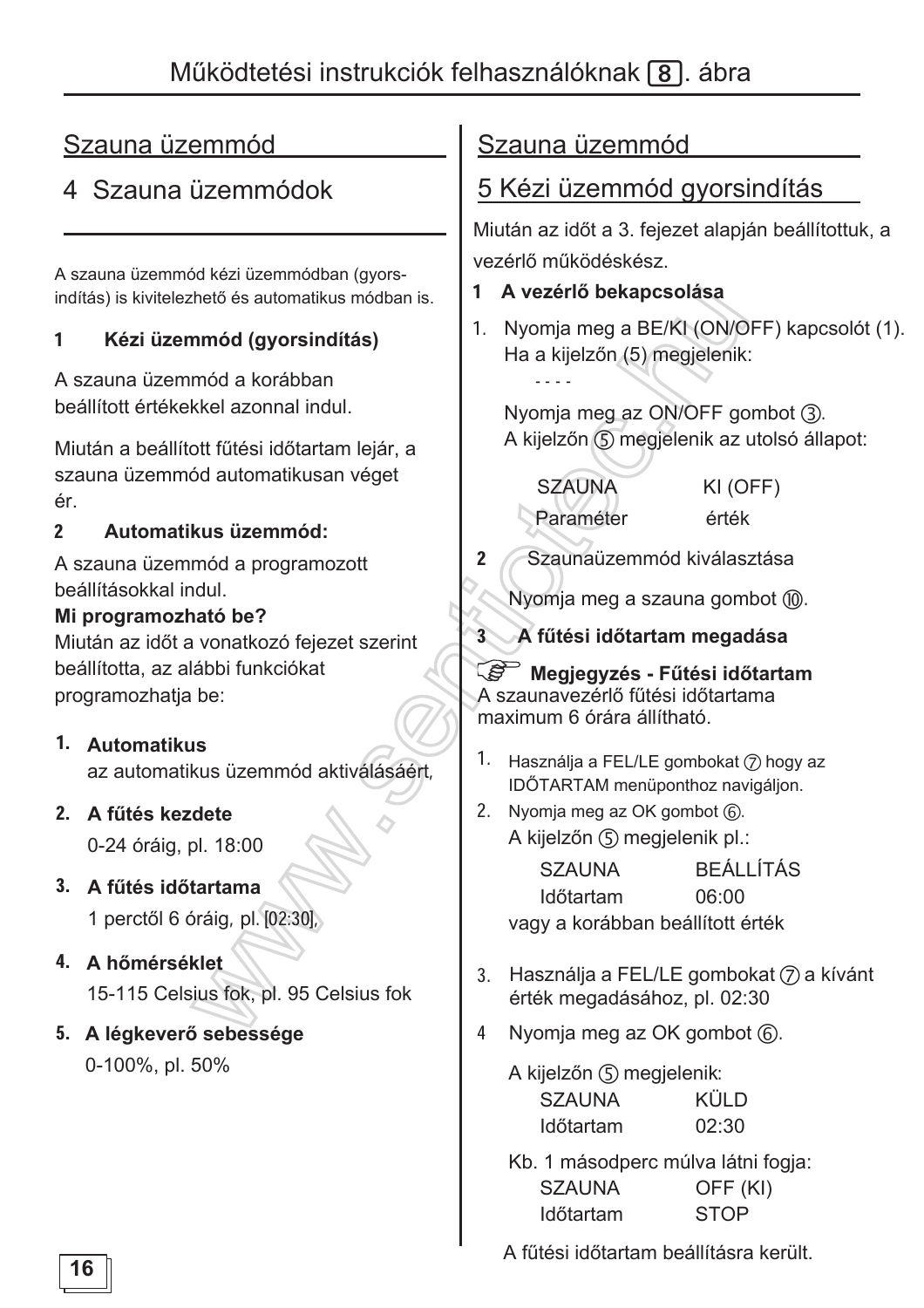#### folytatás  $5<sup>1</sup>$

Nyomia meg a START / STOP gombot (8). 5 A jelző lámpák (8) / (iii) bekapcsolnak. A szaunakályha azonnal fűteni kezd a korábban megadott értéken. A kijelzőn (5) megjelenik:

| <b>SZAUNA</b> | BE (ON) |
|---------------|---------|
| Időtartam     | 02:30   |

6. Kilépéshez:

#### 61 Kézzel

Nyomia meg a START/STOP gombot (8). A szaunakályha kikapcsol. A jelző lámpa (9) kialszik. A második szárítási program

automatikusan elindult.

6.2 Automatikusan:

A beállított fűtési időtartam lejárta után a klíma üzemmód automatikusan véget ér. A második szárítási program automatikusan elindul.

### A vezérlő kikapcsolása

1. Nyomia meg a BE/KI (ON/OFF) gombot  $(3)$ .

A kijelzőn (5) megjelenik:

 $2.$ Nyomja a BE/KI (ON/OFF) kapcsolót (1) KI állásba, a vezérlőegység ezzel leválasztásra került az áramról. A szaunavezérlő kikapcsolt.

MEGJEGYZÉS - Belső világítás Ha az ON/OFF kapcsolót (1) használta a belső világítás lekapcsolásához, a fénykapcsoló (2) segítségével is üzemeltetheti.

### Szauna üzemmód

#### 6 Az automatikus üzemmód programozása

Ca MEGJEGYZÉS - "Gyors lefutás": A FEL/LE gombok (7) megnyomásával és lenyomva tartásával a "Gyors lefutás" funkció érhető el 5 másodperc múlva.

MEGJEGYZÉS - "Az idő lejárta": 20 másodperc után parancs megadása nélkül a korábbi kijelzések jelennek meg.

### FIGYELEM - Tűzveszély:



A szaunavezérlő bekapcsolását megelőzően az automatikus üzemmód beállításakor (fix idő után a rendszer automatikusan elindul) bizonyosodjon meg róla, hogy a szaunakályha tetején nincsenek éghető anyagok.

### 1 A vezérlő bekapcsolása

 $\lambda$ . Nyomia meg az ON/OFF kapcsolót (1). Ha a kijelzőn (5) megjelenik:

 $\sim$   $\sim$   $\sim$   $\sim$ 

Nyomja meg az ON/OFF gombot (3). A kijelzőn 5 az utolsó érték, pl.

SZAUNA/KLÍMA OFF (KI) Paraméter érték

#### $\overline{2}$ Szauna üzemmód választása

1. Nyomia meg a SZAUNA gombot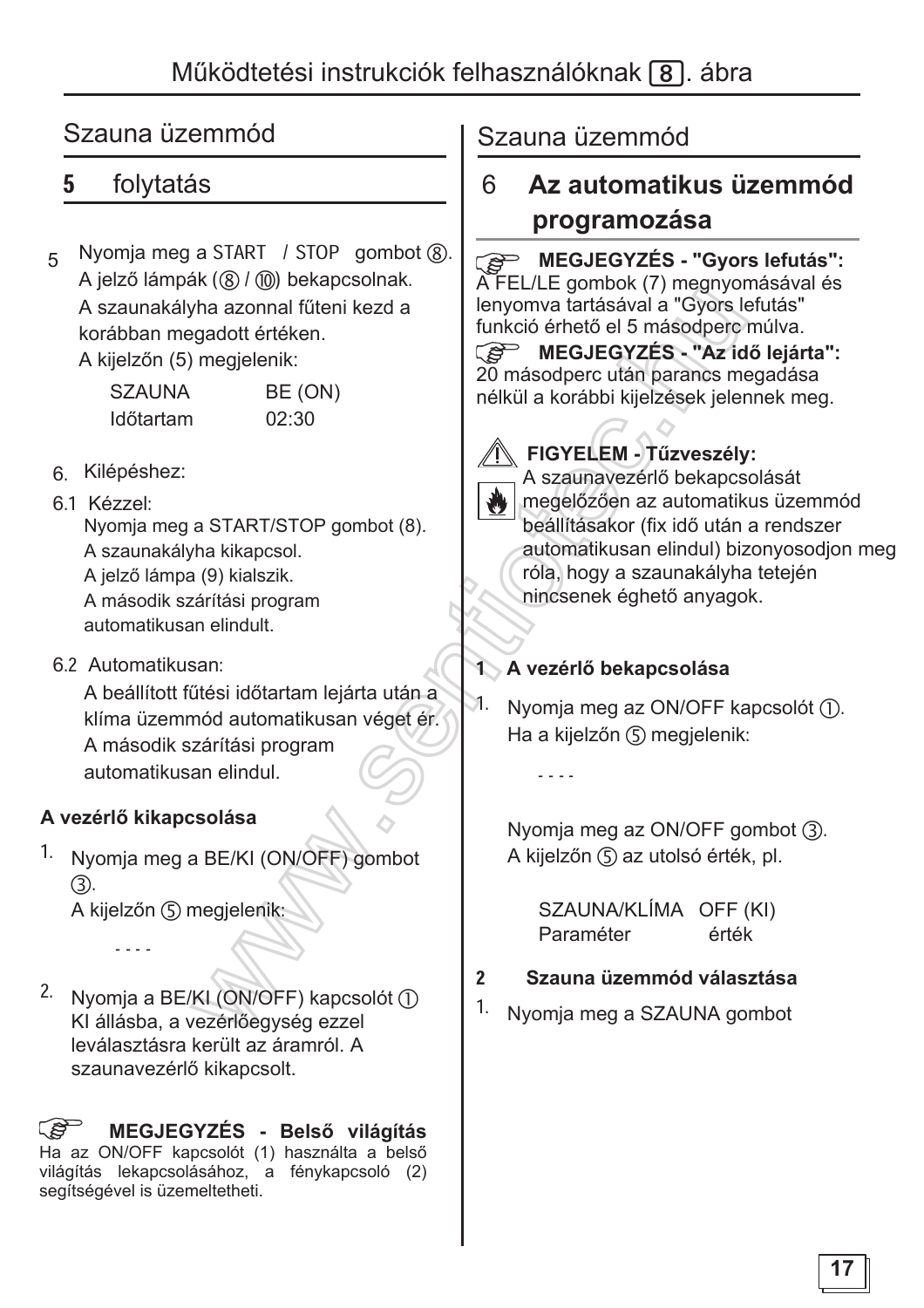#### folytatás 6

- 3 A fűtés kezdetének beállítása [0-24 óra]
- 1. Használia a FEL/LE gombot  $(2)$  a KEZDÉSI IDŐ kiválasztásához.
- 2. Nyomia meg az OK gombot 6. A kijelzőn (5) megjelenik pl.:

**BEÁLLÍTÁS SZAUNA** Kezdési idő 00:00 vagy a korábban beállított érték.

- 3. Használja a FEL/LE gombokat 7 a kívánt érték. pl. 18:30 megadásához
- 4. Nyomja meg az OK gombot 6.
	- A kijelzőn (5) megjelenik: KÜLDÉS **SZAUNA** Kezdési idő 18:30
	- Kb. 1 másodperc múlva láthatja: **SZAUNA** OFF (KI) 18:30 Kezdési idő
	- A fűtés kezdési ideie beállításra került.

#### 4 A fűtési időtartam kiválasztása  $(max. 6 óra)$

- 1. Használja a FEL/LE gombokat (7) az IDŐTARTAM kiválasztásához.
- 2. Nyomia meg az OK gombot 6. A kijelzőn (5) megjelenik pl.:

**BEÁLLÍTÁS SZAUNA Időtartam**  $06:00$ vagy a korábban beállított érték.

- 3. Használja a FEL/LE gombokat (7) a kívánt érték megadásához, pl. 02:30
- Nyomja meg az OK gombot 6.  $\overline{4}$ A kijelzőn (5) megjelenik:

| <b>SZAUNA</b>    | <b>KÜLDÉS</b> |
|------------------|---------------|
| <b>Időtartam</b> | 02:30         |

Kb. 1 másodperc múlva láthatja: **SZAUNA** OFF (KI)

#### **STOP** Időtartam

A fűtési időtartam beállításra került.

### Szauna üzemmód

#### folytatás 6

- $5\phantom{.0}$ A hőmérséklet beállítása [15 - 110° C]
- 1. Használja a FEL/LE gombot (7) a HŐMÉRSÉKLET menühöz navigáláshoz.
- 2 Nyomia meg az OK gombot 6. A kijelzőn (5) megjelenik pl.:

**BEÁLLÍTÁS SZAUNA**  $90^\circ$  C Hőmérséklet vagy a korábban beállított érték.

- 3. Használja a FEL/LE gombokat (7) a kívánt érték megadásához, pl. 95 Celsius fok.
- Nyomja meg az OK gombot 6.  $4<sub>1</sub>$ A kijelzőn (5) megjelenik:
	-

| <b>SZAUNA</b> | KÜLD            |
|---------------|-----------------|
| Hőmérséklet   | 95 $^{\circ}$ C |

- Kb. 1 másodperc múlva láthatja: **SZAUNA** OFF (KI) beállított hőmérséklet Hőmérséklet
- A kívánt hőmárséklet (95°C) beállításra került.

6 A légkeverő beállítása

 $\begin{bmatrix} 0 & -100\% \end{bmatrix}$  0 = ki / 100 = max.

MEGJEGYZÉS - Ha légkeverőt nem telepített: Válassza:  $0\% = Kl$ .

- $1.$ Használja a FEL/LE gombokat (7) a LÉGKEVERŐ menüponthoz navigáláshoz.
- $2.$ Nyomja meg az OK gombot 6. A kijelzőn (5) megjelenik pl.: **BEÁLLÍTÁS SZAUNA** 60% léakeverő vagy a korábban beállított érték.
- $3<sub>1</sub>$ Használja a FEL/LE gombokat (7) a kívánt érték megadásához, pl. 80%
- 4. Nyomia meg az OK gombot  $\circled{6}$ . A kijelzőn (5) megjelenik: and the control

| <b>SZAUNA</b> | OFF (KI) |
|---------------|----------|
| légkeverő     | OFF (KI) |

A légkeverő sebessége beállításra került.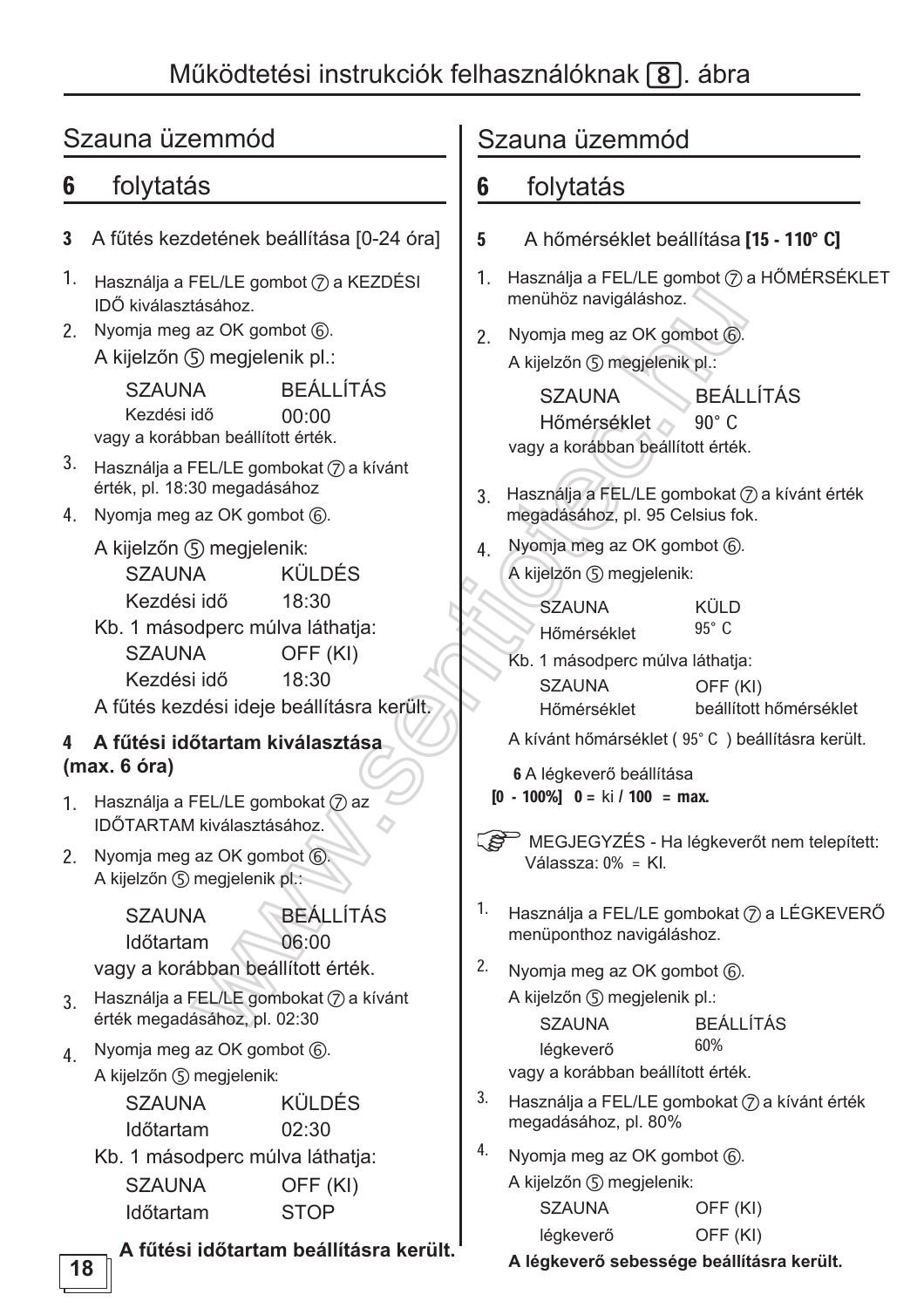#### Az automatikus üzemmód 7 aktiválása, deaktiválása

Programozás után az automatikus üzemmód aktiválható.

#### **REP MEGJEGYZÉS:**

Miután az automatikus üzemmód véget ért, új szaunafürdőért újra kell indítani.



FIGYELEM - Tűzveszély: A szaunavezérlő bekapcsolását megelőzően az automatikus üzemmód

beállításakor (fix idő után a rendszer automatikusan elindul) bizonyosodjon meg róla, hogy a szaunakályha tetején nincsenek éghető anyagok.

### Az automatikus üzemmód aktiválása

- 1. Használja a FEL/LE gombokat (7) az AUTOMATIKUS üzemmódhoz navigáláshoz.
- 2. Nyomja meg az OK gombot 6.
	- A kijelzőn (5) megjelenik:

| <b>SZAUNA</b>                   | <b>KÜLD</b> |
|---------------------------------|-------------|
| <b>Automatikus</b>              | ON (BE      |
| Kb. 1 másodperc múlva láthatja: |             |

**SZAUNA AUTO** Kezdési idő  $18:30$ 

Az automatikus üzemmód aktiválásra került. A rendszer elkezd fűteni a megadott időben.

### Az automatikus üzemmód deaktiválása

- 1. Használja a FEL/LE gombokat (7) az AUTOMATIKUS üzemmódhoz navigáláshoz.
- $2.$ Nvomia meg az OK gombot 6. A kijelzőn (5) megjelenik:

| <b>SZAUNA</b>                   | <b>KÜLD</b> |
|---------------------------------|-------------|
| Automatikus                     | OFF (KI)    |
| Kb. 1 másodperc múlva láthatja: |             |

| <b>SZAUNA</b> | OFF (KI) |
|---------------|----------|
| Automatikus   | OFF (KI) |

Az automatikus üzemmód deaktiválásra került.

### Szauna üzemmód

#### 8 Míg a szauna működik

A programozott értékek ellenőrizhetőek és módosíthatóak, míg a szauna működik.

#### A kívánt értékek vezérlése

- 1. Használja a FEL/LE gombokat (7) a kívánt menüponthoz, pl. HŐMÉRSÉKLET navigáláshoz. Az aktuális hőmérséklet kijelzésre került.
- $2.$ Nyomja meg az OK gombot 6. A beprogramozott kívánt érték kijelzésre kerül. Az adott hőmérséklet 20 másodperc múlva kijelzésre kerül.

Hogyan változtassuk meg a kívánt értékeket

- Használja a FEL/LE gombokat (7) a kívánt menüponthoz, pl. IDŐTARTAM navigáláshoz. A hátralévő fűtési időtartam kijelzésre kerül.-
- $2^{\circ}$ Nyomja meg az OK gombot 6. A kijelzőn (5) megjelenik:

| <b>SZAUNA</b> |  |
|---------------|--|
| Időtartam     |  |

**BEÁLLÍTÁS** korábban kiválasztott fűtési időtartam, pl. 02:30

- $3.$ Használja a FEL/LE gombokat (7) az új érték megadásához, pl. 01:30
- 4. Nyomia meg az OK gombot *(6)*.

Az új fűtési időtartam elfogadásra került és a hátralévő fűtési időtartam kijelzésre kerül.

#### Az automatikus működés megszakítása idejekorán

1. A START/STOP gomb ⑧ az automatikus szauna üzemmódot kikapcsolja. A jelzőlámpák (8) / (iii) kialszanak.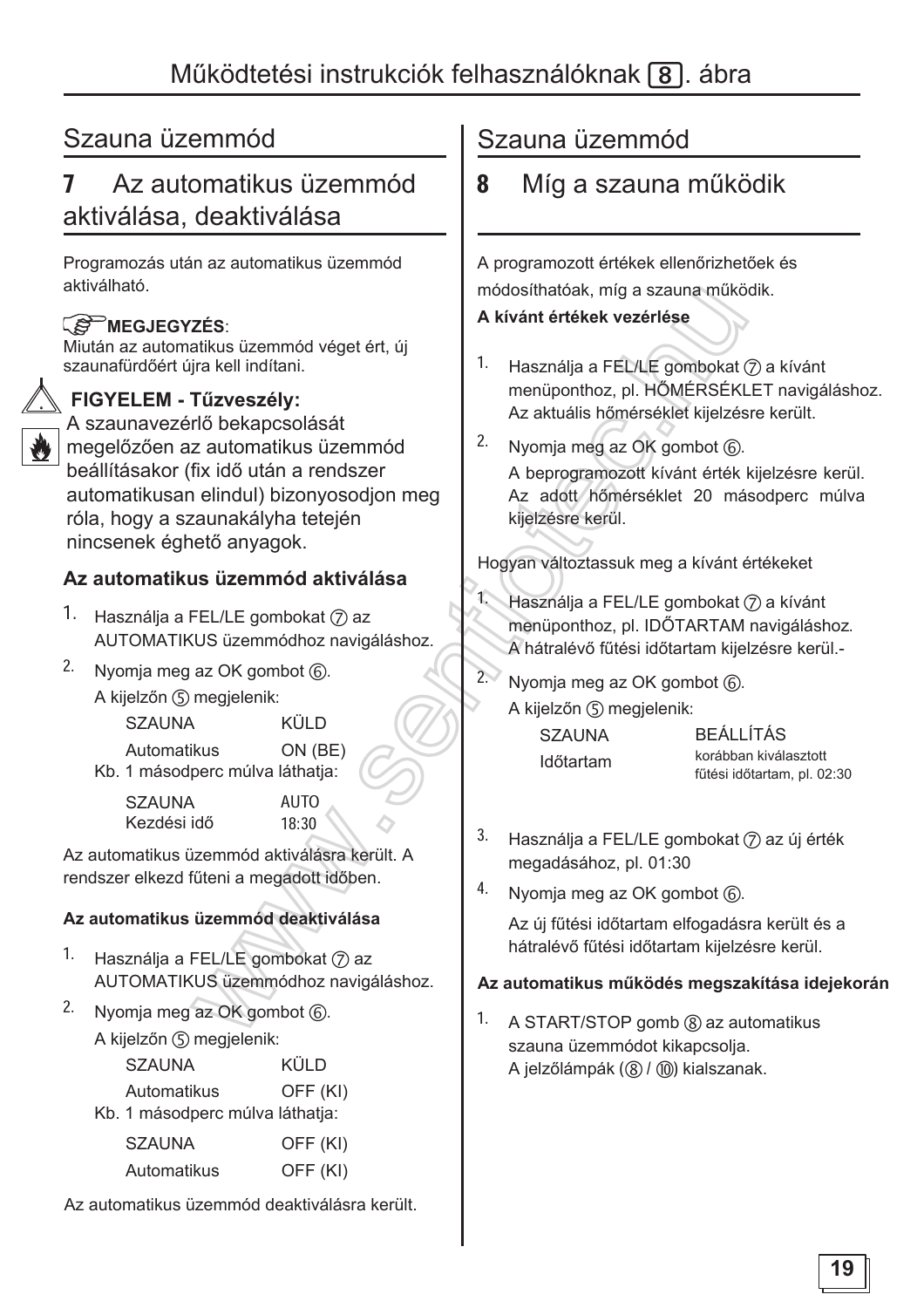#### Mikor a fűtési idő lejárt 9

Mikor a fűtési idő lejárt, egy hang hallatszik és a kijelzőn (5) megjelenik a következő:

| <b>SZAUNA</b>    | OFF (KI)    |
|------------------|-------------|
| <b>Időtartam</b> | <b>STOP</b> |

A programozott értékek elmentésre kerülnek a vezérlőbe míg azokat meg nem változtatják.

### A vezérlő kikapcsolása

 $1.$ Nyomja meg a KI/BE (ON/OFF) gombot  $(3).$ 

A kijelzőn (5) megjelenik:

 $\omega$  is  $\omega$  .

2. Kapcsolja a BE/KI (ON/OFF) kapcsolót (1) KI állásba. A vezérlőegység az áramellátásról lekapcsolásra került. A szaunavezérlő kikapcsolt.

### **E** MEGJEGYZÉS:

Miután az automatikus üzemmód lejárt, új szaunafürdőért újra el kell indítani.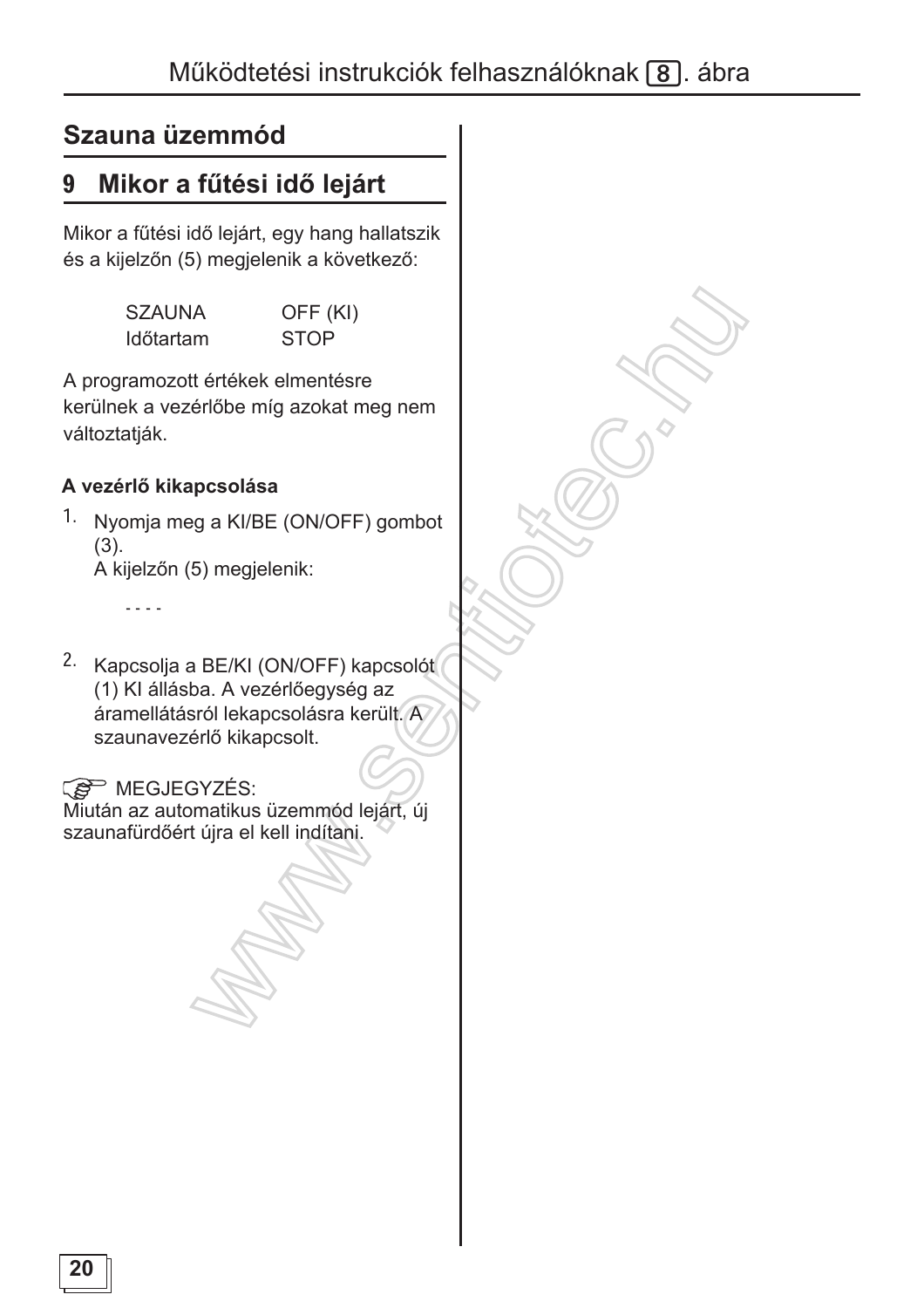#### Klíma üzemmódok 10

A klíma üzemmód kézi üzemmódban (gyorsindítás) is kivitelezhető és automatikus módban is.

#### $\mathbf{1}$ Kézi üzemmód (gyorsindítás)

A klíma üzemmód a korábban beállított értékekkel azonnal indul.

Miután a beállított fűtési időtartam lejár, a klíma üzemmód automatikusan véget ér.

#### $\overline{2}$ Automatikus üzemmód:

A klíma üzemmód a programozott beállításokkal (lásd a 12. fejezet) indul. Mi programozható be?

Miután az időt a 3. fejezet szerint beállította, az alábbi funkciókat programozhatja be:

### 1. Automatikus

az automatikus üzemmód aktiválásáért.

### 2. A fűtés kezdete

0-24 óráig, pl. 18:00

### 3. A fűtés időtartama 1 perctől 6 óráig, pl. [02:30].

- 4. A hőmérséklet 10-80 Celsius fok, pl. 50 Celsius fok
- 5. A páratartalom 10-80% relatív páratartalom, pl. 50%

### 6. A légkeverő sebessége 0-100%, pl. 50%

### függően a beállított hőmérséklettől (lásd a bevezetésben)

## Klíma üzemmód

#### Kézi üzemmód - gyorsindítás  $11$

Miután az időt a 3. fejezet alapján beállítottuk, a vezérlő működéskész.

- 1 A vezérlő bekapcsolása
- 1. Nyomja meg a BE/KI (ON/OFF) kapcsolót (1). Ha a kijelzőn (5) megjelenik: . . . .

Nyomia meg az ON/OFF gombot (3). A kijelzőn (5) megjelenik az utolsó állapot:

SZAUNA/KLÍMA KI (OFF) Paraméter érték

- A klíma üzemmód kiválasztása  $2<sup>1</sup>$
- Nyomia meg a KLÍMA gombot (9).  $1 -$
- $2.$ Használja a FEL/LE gombokat (7) az IDŐTARTAM-hoz görgetéshez.
- 3. Nyomia meg az OK gombot (6). A kijelzőn (5) megjelenik, pl.:

KI ÍMA SET (BEÁLLÍTVA) 06:00 Időtartam

vagy a korábban beállított érték.

- 4. Használja a FEL/LE (UP/DOWN) gombokat (7) a kívánt érték beviteléhez, pl. [02:30].
- 5. Nyomia meg az OK (6) gombot. A kijelzőn (5) megjelenik:

| <b>KLÍMA</b> | <b>ELKÜLD</b> |
|--------------|---------------|
| Időtartam    | 02:30         |

Kb. 1 másodperc múlva láthatod: KI ÍMA KI

| <b>Időtartam</b> | <b>STOP</b> |  |
|------------------|-------------|--|
|                  |             |  |

A fűtési időtartam beállításra került.

6. Nyomia meg a START / STOP gombot (8). A jelző lámpák (8) / (iii) bekapcsolnak. A szaunakályha azonnal fűteni kezd a korábban megadott értéken. A kijelzőn (5) megjelenik:

| <b>KLÍMA</b>     | BE (ON) |
|------------------|---------|
| <b>Időtartam</b> | 02:30   |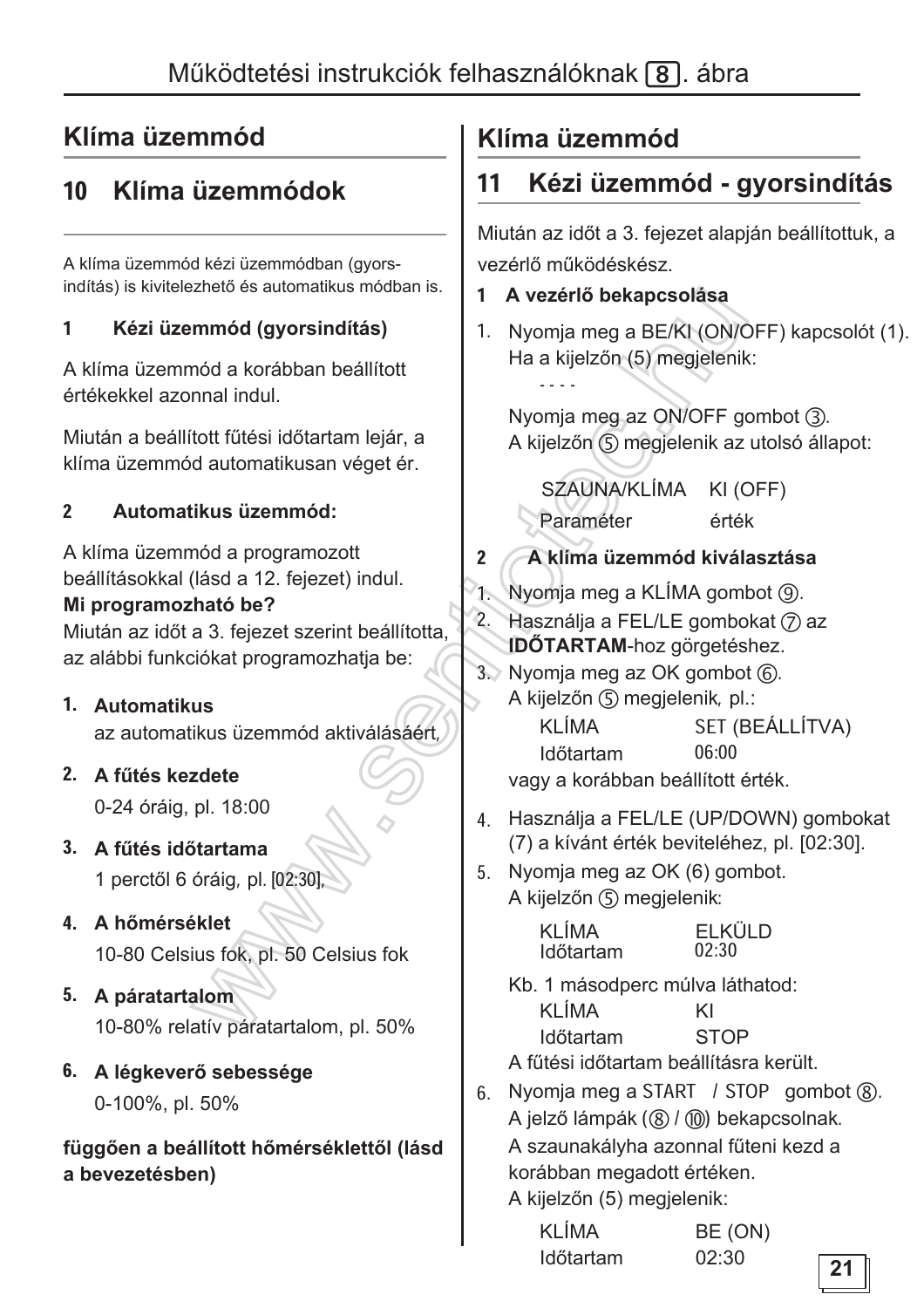#### $11$ Kézi üzemmód gyorsindítás (folytatás)

- 7. Kilépéshez:
- 71 Kézzel

Nyomja meg a START/STOP gombot (8). A szaunakályha kikapcsol. A ielző lámpa (9) kialszik. A második szárítási program automatikusan elindult.

7.2 Automatikusan:

A beállított fűtési időtartam lejárta után a klíma üzemmód automatikusan véget ér. A második szárítási program automatikusan elindul.

### A vezérlő kikapcsolása

1. Nyomja meg a BE/KI (ON/OFF) gombot  $(3).$ 

A kijelzőn (5) megjelenik:

 $\sim$   $\sim$   $\sim$   $\sim$ 

2. Nyomja a BE/KI (ON/OFF) kapcsolót ① KI állásba, a vezérlőegység ezzel leválasztásra került az áramról. A szaunavezérlő kikapcsolt.

#### **RAD MEGJEGYZÉS - "A szárítás** elmaradása";

a klíma üzemmódot szándékosan Ha leállítják a KI/BE (ON/OFF) gombbal (3) vagy az KI/BE (ON/OFF) kapcsoló (1) KI állapotba állításával, kézi üzemmódban kabin második végezve, a szárítási programja nem kerül elvégzésre (lásd továbbiakban a 16. fejezetben "Szárítás").

## Klíma üzemmód

#### $12$ Az automatikus üzemmód programozása

Ca MEGJEGYZÉS - "Gyors lefutás":

A FEL/LE gombok (7) megnyomásával és lenyomva tartásával a "Gyors lefutás" funkció érhető el 5 másodperc múlva.

MEGJEGYZÉS - "Az idő lejárta": 20 másodperc után parancs megadása nélkül a korábbi kijelzések jelennek meg.

### FIGYELEM - Tűzveszély:



A szaunavezérlő bekapcsolását megelőzően az automatikus üzemmód beállításakor (fix idő után a rendszer automatikusan elindul) bizonyosodjon meg róla, hogy a szaunakályha tetején nincsenek éghető anvagok.

### 1 A vezérlő bekapcsolása

 $\sim$   $\sim$   $\sim$ 

 $\mathbb{R}^1$ . Nyomia meg az ON/OFF kapcsolót (1). Ha a kijelzőn (5) megjelenik:

> Nyomja meg az ON/OFF gombot (3). A kijelzőn (5) az utolsó érték, pl.

SZAUNA/KLÍMA OFF (KI) Paraméter érték

#### $\overline{2}$ Klíma üzemmód választása

1. Nyomja meg a KLÍMA gombot (9).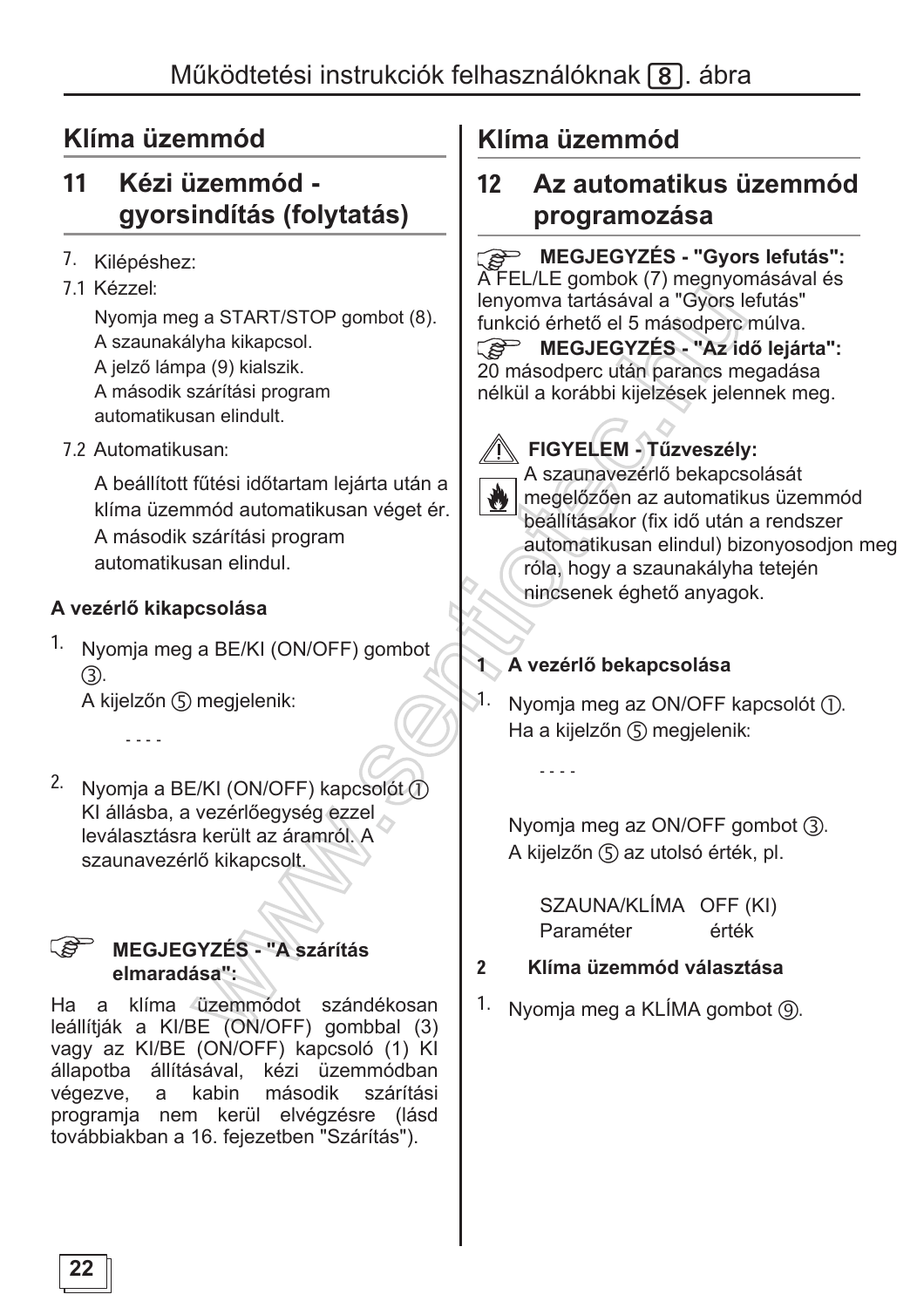#### Az automatikus üzemmód  $12<sup>2</sup>$ programozása (folytatás)

#### 3 A fűtés kezdetének megadása (0-24 óra)

- 1. Használja a FEL/LE (UP/DOWN) gombokat (7) a KEZDÉSI IDŐ menüponthoz navigáláshoz.
- 2. Nyomia meg az OK gombot (6).

A kijelzőn (5) megjelenik pl.: **KLÍMA BEÁLLÍTÁS** Kezdési idő 00:00 vagy a korábban beállított érték.

- 3. Használja a FEL/LE gombokat  $\oslash$  a kívánt érték megadásához, pl. 18:30.
- 4. Nyomja meg az OK gombot 6. A kijelzőn (5) megjelenik pl.: KI ÍMA KÜLDÉS Kezdési idő 18:30
	- Kb. 1 másodperc múlva látni fogja: KLÍMA KI Kezdési idő 18:30 A fűtés kezdési ideje beállításra került.

#### A fűtési időtartam kiválasztása.  $\overline{\mathbf{4}}$ max. 6 óra

1. Használja a FEL/LE gombokat (7) az IDŐTARTAM-hoz navigáláshoz.

2. Nyomia meg az OK gombot 6. A kijelzőn (5) megjelenik pl.:

> KI ÍMA **BEÁLLÍTÁS** Időtartam 06:00

- 3. Használja a FEL/LE gombokat (7) a kívánt érték megadásához, pl. 02:30.
- 4. Nyomja meg az OK gombot 6. A kijelzőn (5) megjelenik pl.: KÜLDÉS KI ÍMA Időtartam  $02:30$ Kb. 1 másodperc múlva megjelenik: **KLÍMA** KI **STOP Időtartam** A fűtési időtartam beállításra került.

## Klíma üzemmód

#### Az automatikus üzemmód  $12<sup>2</sup>$ programozása (folytatás)

5 A hőmérséklet beállítása (10-80 fok)

MEGJEGYZÉS - Hőmérséklet / Páratartalom keresztfüggőség: A hőmérséklet és a páratartalom keresztfüggő értékek (lásd a bevezetésben).

- 1. Használja a FEL/LE (UP/DOWN) gombokat (7) a HŐMÉRSÉKLET menüponthoz navigáláshoz.
- 2. Nyomja meg az OK gombot  $\circledS$ . A kijelzőn (5) megjelenik pl.:

**KLÍMA** hőmérséklet

BEÁLL ÍTÁS 50 Celsius fok

 $3<sub>2</sub>$ Használja a FEL/LE (UP/DOWN) gombokat (7) a kívánt érték megadásához, pl. 40 fok. 4. Nyomja meg az OK gombot 6.

A kijelzőn (5) megjelenik:

KI ÍMA Hőmérséklet KÜLDÉS 40 Celsius fok

Kb. 1 másodperc múlva látható:

**KLÍMA** Hőmérséklet

KI

a megadott hőm.

A kívánt hőmérséklet (40 Celsius fok) beállításra került.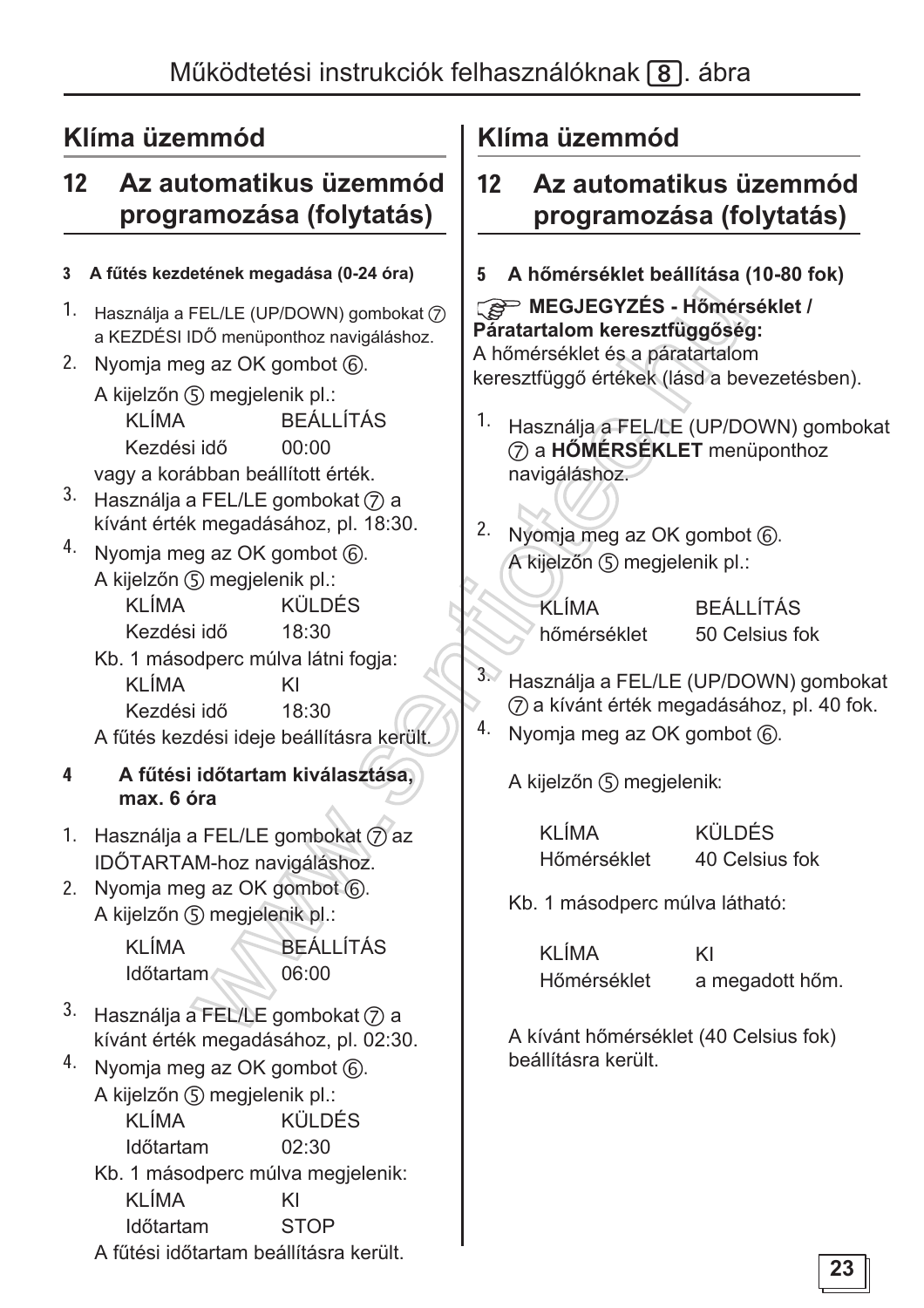### 12 Az automatikus üzemmód programozása (folytatás)

### 6 A páratartalom beállítása [10% - 80%]

MEGJEGYZÉS - Hőmérséklet / Páratartalom keresztfüggőség: A hőmérséklet és a páratartalom keresztfüggő értékek (lásd a bevezetésben).

- $1.$ Használja a FEL/LE (UP/DOWN) gombokat (7) a PÁRATARTALOM menüponthoz navigáláshoz.
- <sup>2.</sup> Nyomja meg az OK gombot 6.

A kijelzőn (5) megjelenik, pl.:

**KLÍMA BEÁLLÍTÁS** páratartalom 50% rel. párat. vagy a korábban beállított érték.

- 3. Használja a FEL/LE (UP/DOWN) gombokat (7) a kívánt érték megadásához, pl. 65 % rel. páratartalom
- 4. Nyomja meg az OK gombot  $\circledS$ .

A kijelzőn (5) megjelenik:

**KLÍMA KÜLDÉS** 65% rel. párat. páratartalom

Kb. 1 másodperc múlva látni fogja:

KI ÍMA páratartalom

KI a megadott páratartalom

A kívánt páratartalom (pl. 65 % relatív páratartalom) beállításra került.

### Klíma üzemmód

#### Az automatikus üzemmód  $12<sub>2</sub>$ programozása (folytatás)

- 7 A légkeverő beállítása [0% 100%]  $0 = ki / 100 = max.$
- MEGJEGYZÉS Ha légkeverő nem került telepítésre:

Válassza: 0% = KI.

- 1. Használja a FEL/LE (UP/DOWN) gombokat 7 a LÉGKEVERŐ üzemmódhoz navigáláshoz.
- 2. Nyomja meg az OK gombot 6. A kijelzőn (5) megjelenik pl.: KLÍMA **BEÁLLÍTÁS** 60% légkeverő vagy a korábban beállított érték.
- $3.$ Használja a FEL/LE (UP/DOWN) gombokat (7) a kívánt érték eléréséhez, pl. 80%.
- 4. Nyomja meg az OK gombot 6.

A kijelzőn (5) megjelenik: KI ÍMA OFF (KI) OFF (KI) légkeverő

A légkeverő sebessége beállításra került.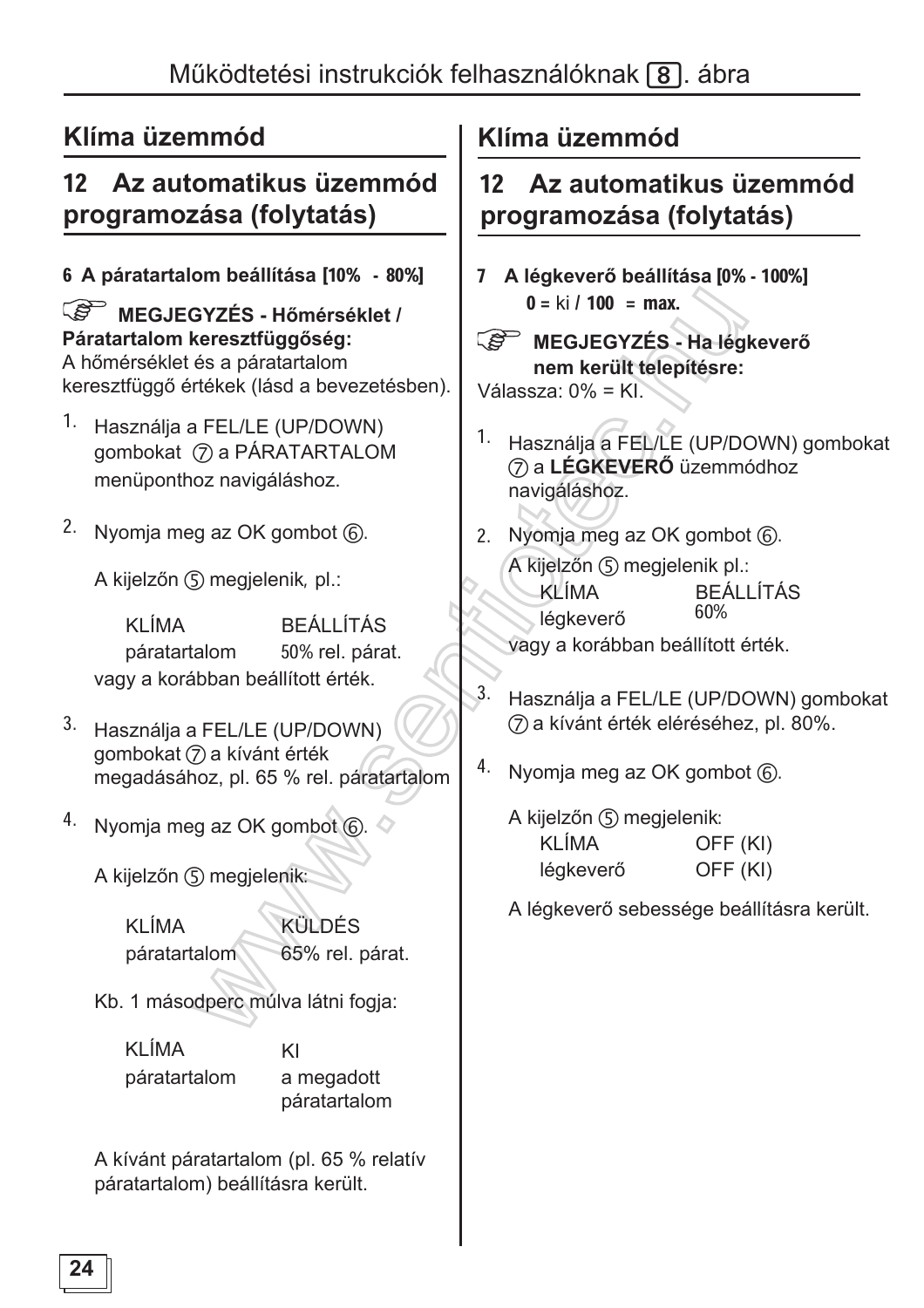#### Az automatikus üzemmód  $13<sup>7</sup>$ aktiválása / deaktiválása

Az automatikus üzemmódot programozás után aktiválhatjuk.

| MEGJEGYZES - Az automatikus üzemmód<br><b>REA</b>                                                                                                                                                                                                                                                                                  |  |
|------------------------------------------------------------------------------------------------------------------------------------------------------------------------------------------------------------------------------------------------------------------------------------------------------------------------------------|--|
| aktiválása                                                                                                                                                                                                                                                                                                                         |  |
| Miután az automatikus üzemmód véget ért, új                                                                                                                                                                                                                                                                                        |  |
| szaunafürdőért újra kell indítani.                                                                                                                                                                                                                                                                                                 |  |
| szaunaturgoert ujra kei⊟ngitani.<br>Î्∖FIGYELEM - Tűzveszély:                                                                                                                                                                                                                                                                      |  |
| A szaunavezérlő bekapcsolását                                                                                                                                                                                                                                                                                                      |  |
| $\mathbf{M}$ $\mathbf{M}$ $\mathbf{M}$ $\mathbf{M}$ $\mathbf{M}$ $\mathbf{M}$ $\mathbf{M}$ $\mathbf{M}$ $\mathbf{M}$ $\mathbf{M}$ $\mathbf{M}$ $\mathbf{M}$ $\mathbf{M}$ $\mathbf{M}$ $\mathbf{M}$ $\mathbf{M}$ $\mathbf{M}$ $\mathbf{M}$ $\mathbf{M}$ $\mathbf{M}$ $\mathbf{M}$ $\mathbf{M}$ $\mathbf{M}$ $\mathbf{M}$ $\mathbf{$ |  |

 $\parallel$  megelőzően az automatikus üzemmód beállításakor (fix idő után a rendszer automatikusan elindul) bizonyosodjon meg róla, hogy a szaunakályha tetején nincsenek éghető anyagok.

### Az automatikus üzemmód aktiválása

- 1. Használja a FEL/LE (UP/DOWN) gombokat 7 az AUTOMATIKUS üzemmódhoz navigáláshoz.
- 2. Nyomia meg az OK gombot (6).
	- A kijelzőn (5) megjelenik: **KÜLDÉS KLIMA**

| Automatikus | BE (ON) |
|-------------|---------|
|-------------|---------|

Kb. 1 másodperc múlva látható! **KLÍMA** AUTO. Indulási idő  $18:30$ 

Az automatikus üzemmód aktiválásra került. A rendszer elindítja a szaunakályház és a gőzgenerátort (párologtatót) a beállított időben.

### Az automatikus üzemmód deaktiválása

- Használja a FEL/LE (UP/DOWN) gombokat (7) az  $1<sup>1</sup>$ **AUTOMATIKUS** menüponthoz navigáláshoz.
- 2. Nyomia me az OK gombot (6). A kijelzőn (5) megjelenik:

KÜI DÉS KI ÍMA Automatikus KI

Kb. 1 másodperc múlva látható lesz: **KLÍMA** KI Automatikus KI

Az automatikus üzemmód deaktiválásra került.

## Klíma üzemmód

#### Míg a klímavezérlő fut  $14$

A klíma üzemmód futása közben a programozott értékeket ellenőrizhetjük és módosíthatjuk.

### A kívánt értékek ellenőrzése

- 1. Használja a FEL/LE (UP/DOWN) gombokat (7) a kívánt menüponthoz (pl. HŐMÉRSÉKLET) navigáláshoz. A jelen hőmérséklet kijelzésre került.
- 2. Nyomia meg az OK gombot 6.

A programozott cél hőmérsékleti érték kijelzésre került. A jelenlegi hőmérséklet 20 másodperc múlva kijelzésre kerül.

### A kívánt értékek megváltoztatása

- $\mathcal{F}$ Használja a FEL/LE (UP/DOWN) gombokat 7 a kívánt menüponthoz (pl. IDŐTARTAM) navigáláshoz. A megmaradó fűtési időtartam kijelzésre kerül..
- 2. Nyomia meg az OK gombot (6). A kijelzőn (5) megjelenik:

| <b>KLÍMA</b> |  |
|--------------|--|
| Időtartam    |  |

**BEÁLLÍTÁS** korábban beállított érték. pl. 02:30

- $3.$ Használja a FEL/LE (UP/DOWN) gombokat (7) az új érték megadásához  $[01:30]$ .
- 4. Nyomja meg az OK gombot 6.

Az új fűtési időtartam elfogadásra került és a fennmaradó fűtési időtartam kijelzésre kerül.

#### Az automatikus üzemmód korábban történő befejezése

1. A START/STOP gombot ⑧ OFF állásra tesszük

A KLÍMA jelzőlámpa (9) kikapcsol és a második szárítási program automatikusan elindul.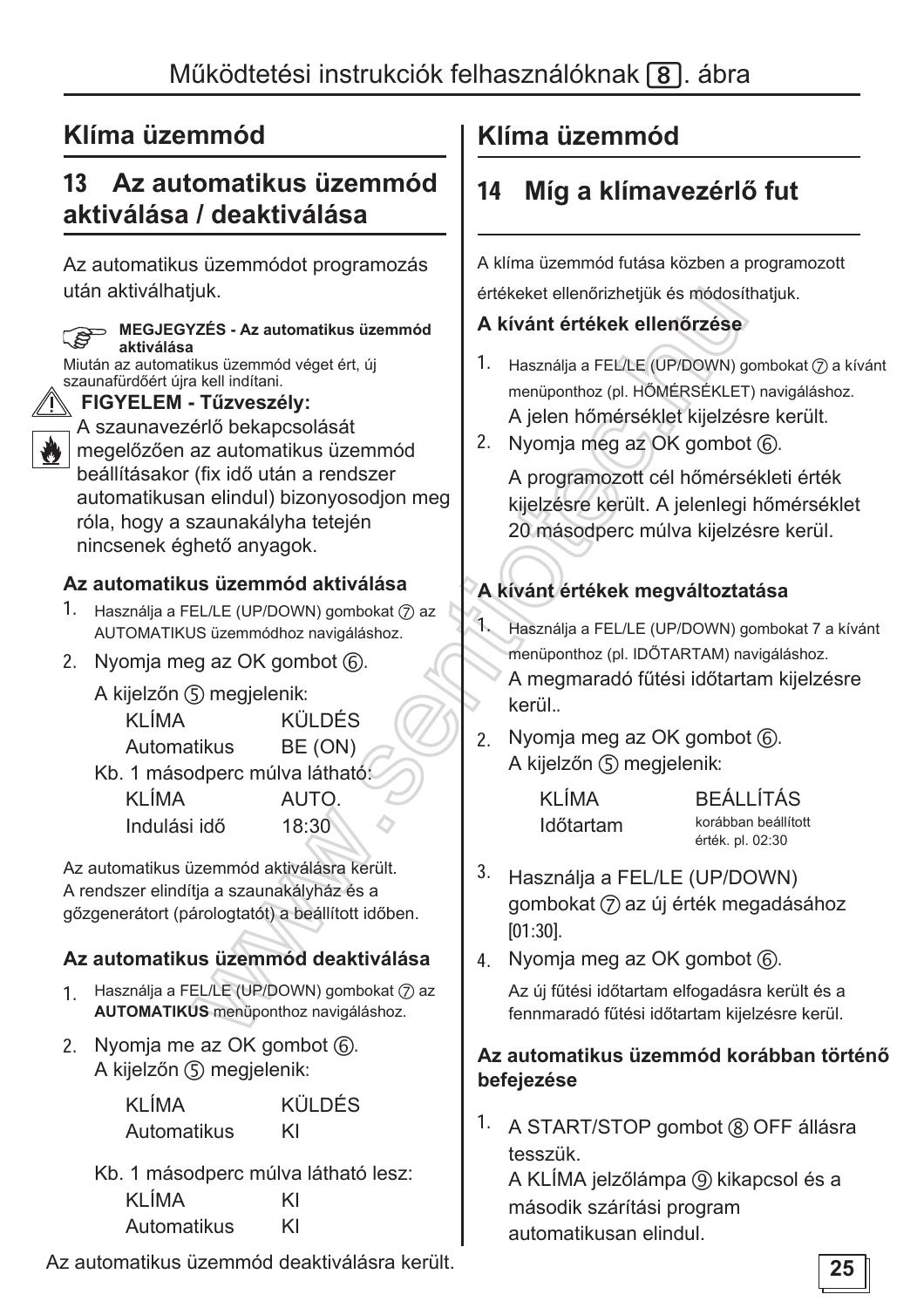#### Mikor a fűtési idő lejárt 15

Mikor a fűtési idő lejárt, egy hangjelzést fog hallani és a kijelzőn (5) megjelenik az alábbi:

> KI ÍMA Időtartam

OFF (KI)

**STOP** 

A második szárítási program automatikusan elkezdődik. A programozott érték mentésre kerül a vezérlőba, míg azt meg nem változtatiák.

### A vezérlő kikapcsolása

 $\sim$   $\sim$   $\sim$   $\sim$ 

1. Nyomja meg a BE/KI (ON/OFF) gombot  $(3).$ 

A kijelzőn (5) megjelenik:

2. Nyomja a BE/KI (ON/OFF) kapcsolót 1 KI állásba, a vezérlőegység ezzel leválasztásra került az áramról. A szaunavezérlő kikapcsolt.

#### **SP** MEGJEGYZÉS - "A szárítás elmaradása":

Ha a klíma üzemmódot szándékosan leállítják a KI/BE (ON/OFF) gombbal (3) vagy az KI/BE (ON/OFF) kapcsoló (1) KI állapotba állításával, kézi üzemmódban végezve, a kabin **második** szárítási programia nem kerül elvégzésre (lásd továbbiakban a 16. fejezetben "Szárítás").

#### **MEGJEGYZÉS - Az automatikus**  $\mathbb{R}^n$ üzemmód aktiválása:

Miután az automatikus üzemmód véget ért. új szaunafürdőért újraindítani szükséges.

## **Szárítás**

#### A szárítás fontos  $16<sup>1</sup>$

A klíma üzemmód vége után egy második szárítás abszolút szükséges a bentrekedt pára általi penész és egyéb gombák kialakulásának elkerüléséért, amely a kabint idővel használhatatlanná tenné. A kabin második szárítási programia automatikusan indul a klíma üzemmód befejezése után és automatikusan is kapcsol ki a szárítás befejeztével. Biztonsági okokból a KI/BE (ON/OFF) gomb (3) kikapcsolásához használható és ekkor a második szárítási program nem fog elindulni. A KI/BE (ON/OFF) kapcsoló (1) lekapcsolja a rendszert az áramforrásról és értelemszerűen a második szárítási program sem folytatódik.

#### Vízszint vezérlés  $17$

Ha a párologtató üres, vissza-visszatérő hangielzés hallatszik és a kijelzőn (5) megjelenik: "párologtató üres":

| <b>KLÍMA</b> | $ON$ (BE) |
|--------------|-----------|
| párologtató  | üres      |

Ezzel egyidejűleg a párologtató kikapcsol. Töltse fel vízzel.

### FIGYELEM - Figyelje meg a működési instrukciókat!

Elengedhetetlen, hogy megfigyelje a párologtató gyártói működtetési utasításait.

#### MEGJEGYZÉS - A hangjelzés kikapcsolása

Nyomia meg az OK gombot (6) a hangielzés kikapcsolásához.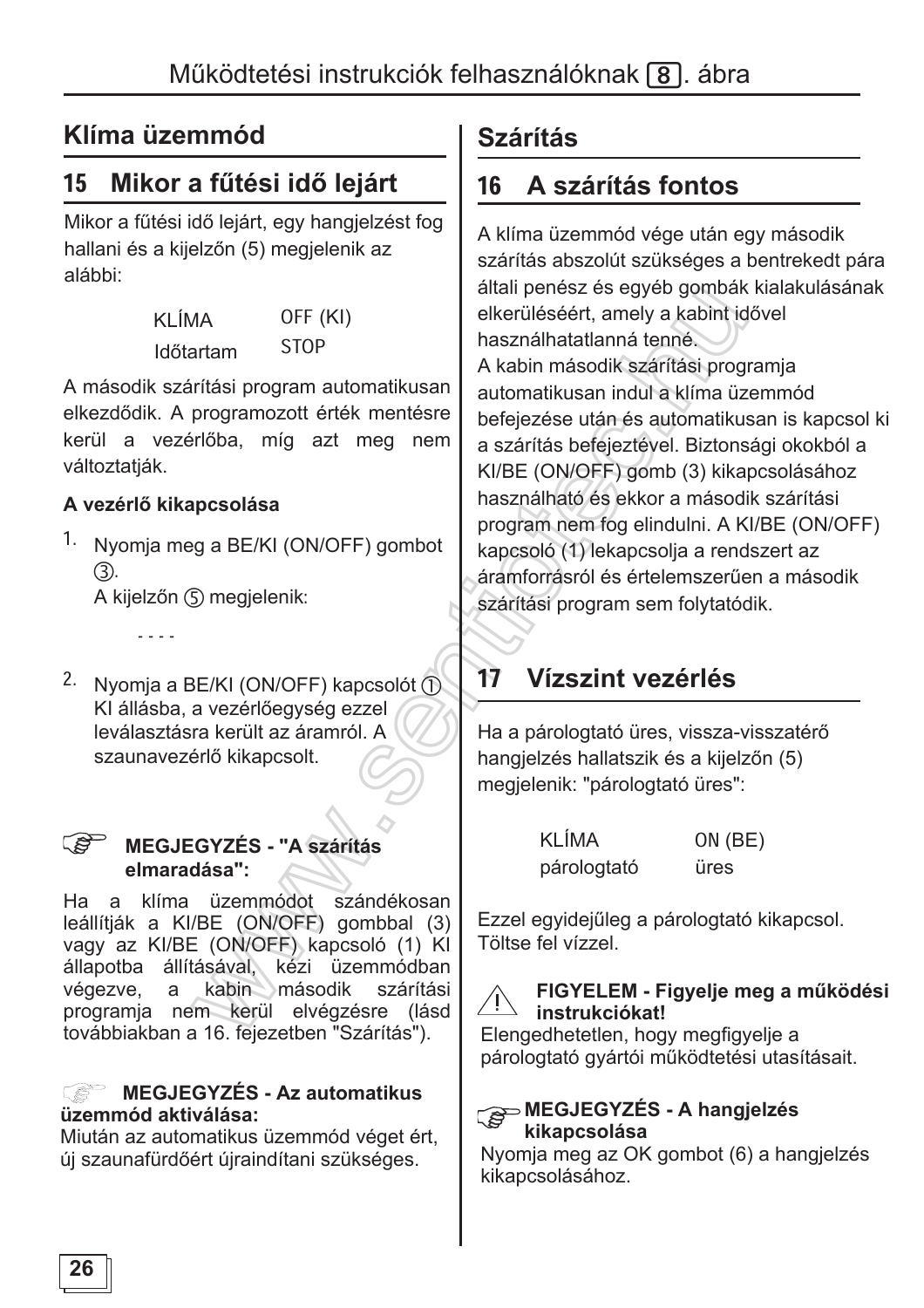## 18 **Karbantartás**

- A CK4 és CK F4 szaunavezérlők nem igényelnek karbantartást.
- Kereskedelmi felhasználásban a CK4 / CK F4 szaunavezérlőket a vonatkozó biztonságvédelmi előírások alapján tartsa karban / ellenőrizze.

### 19 Ha hosszabb ideig nem **használja**

- Kapcsolja a KI/BE (ON/OFF) kapcsolót (1) KI állásba.
- Kapcsolja le a szaunavezérlő főbiztosítékait a biztosítéktáblán.

## **20 Hulladékkezelés**

### **FIGYELEM - Környezetkárosodás:**

- Valamennyi felhasznált anyag környezetileg kompatibilis; az anyagkezelés megállapított és környezetileg visszaforgathatóak.
	- Ne helyezze az egységet a hagymányos háztartási szemétbe. A kisebb alapanyagokat is vissza lehet forgatni ha az egységet megfelelően szerelték szét.
	- · Kérjük lépjen kapcsolatba a helyi törvényhatósággal a jelenlegi hulladékkezelési szabályokért.

Bizonyosodjék meg róla, hogy az egység, melyet kidob többé nem használható, így nem válhat például gyermekek játékaként veszélyforrássá.

## 21 Hibák és hibaelhárítás

### 1. Automatikus időkorlátozás

- A szaunavezérlő fűtésidőtartama maximum 6 óráig állítható be.
- További működéshez nyomja meg a START/STOP (8) gombot.

### 2. A belső világítás nem működik

- $\bullet$ Kapcsolia a KI/BE (ON/OFF) kapcsolót (1) KI állásba.
- Kapcsolja le a világításkapcsolót (2).
- Kapcsolia le a szaunavezérlő fő biztosítékait a biztosítéktáblán.
- Cserélje ki az izzót.
- Lépjen kapcsolatba a vevőszolgálattal vagy egy villanyszerelővel ha a belső világítás továbbra sem működik (lásd 1. rész 6-7. fejezet)

## 3. **HIBA** üzenet jelenik meg

### **A szaunavezérlő nem működik**

- $\bullet$ Kapcsolja le a szaunavezérlő fő biztosítékait a biztosítéktáblán.
- Lépjen kapcsolatba a vevőszolgálattal vagy egy villanyszerelővel.
- Jelölje meg az egységet hogy hibás.

### 4. Nincs időkijelzés

- $\bullet$ Lépjen kapcsolatba a vevőszolgálattal vagy egy villanyszerelővel.
- Cserélje ki a CR 2032-es elemet (lásd 1. rész. 8. fejezet).